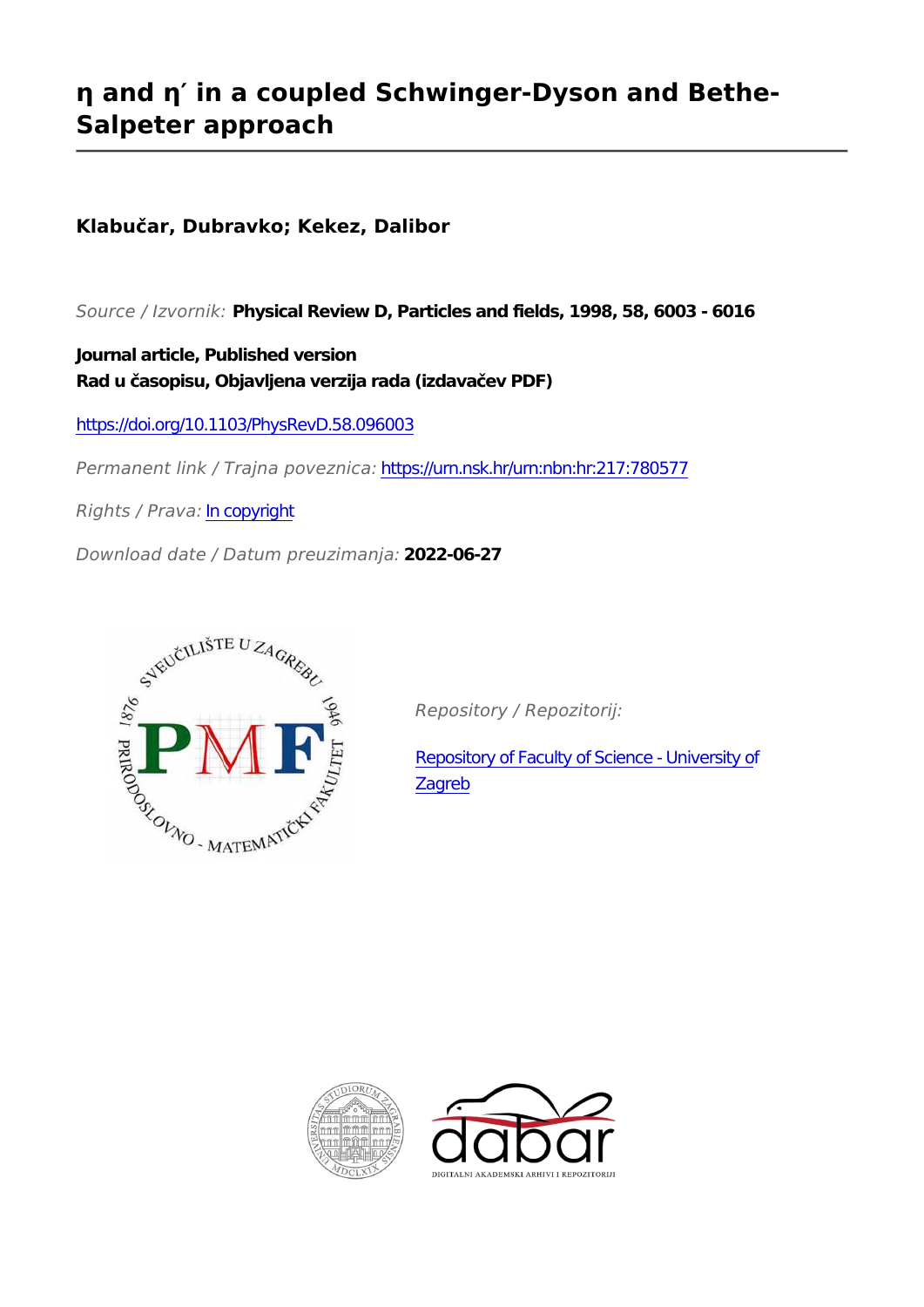## $\eta$  and  $\eta'$  in a coupled Schwinger-Dyson and Bethe-Salpeter approach

Dubravko Klabučar

*Department of Physics, Faculty of Science, Zagreb University, P.O. Box 162, 10001 Zagreb, Croatia*

Dalibor Kekez

*Rudjer Bosˇkovic´ Institute, P.O. Box 1016, 10001 Zagreb, Croatia*

(Received 27 January 1997; revised manuscript received 21 October 1997; published 21 September 1998)

Extending our earlier treatments of  $\pi^0$ ,  $\eta_c$ , and  $\eta_b$ , we study the  $\eta$ - $\eta'$  system and its  $\gamma\gamma$  decays using a model which is a leading version of the consistently coupled Schwinger-Dyson (SD) and Bethe-Salpeter (BS) approaches. The electromagnetic interactions are incorporated through a (generalized) impulse approximation consistent with this bound-state approach, so that the Ward-Takahashi identities of QED are preserved when quarks are dynamically dressed. To overcome some of the limitations due to the ladder approximation, we introduce a minimal extension to the bound-state approach employed, so that the  $U_A(1)$  problem is avoided. Pointing out which of our predictions hold in the coupled SD-BS approach in general, and which are the consequences of the specific, chosen model, we present the results for the axial-current decay constants of  $\eta_8$ ,  $\eta_0$ , and of their physical combinations  $\eta$  and  $\eta'$ , the results for the  $\gamma\gamma$ -decay constants of  $\eta_0$  and  $\eta_8$ , for the two-photon decay widths of  $\eta$  and  $\eta'$ , and for the mixing-independent *R* ratio constructed from them.  $[$ S0556-2821(98)03217-2]

PACS number(s): 11.10.St, 13.40. $-f$ , 14.40.Aq, 14.40. $-n$ 

### **I. INTRODUCTION**

A particularly interesting example of the applications of Schwinger-Dyson equations to hadronic physics (reviewed in, e.g., Refs.  $[1,2]$  is the approach through consistently coupled Schwinger-Dyson (SD) equations for quark propagators and Bethe-Salpeter (BS) equations for bound states of quarks. Among various studies of this kind, those of Jain and Munczek  $[3-5]$  are judged by many as "the most extensive and phenomenologically successful spectroscopic studies in the rainbow-ladder approximation''  $[6]$  and therefore are often chosen  $[1,2,6-8]$  as a representative, paradigmatic example of such studies. The essence of such a treatment of *qq* bound states is the solving of the ladder Schwinger-Dyson  $(SD)$  equation for the dressed quark propagator  $S(q)$ , and then solving in the consistent approximation, with this resulting dressed quark propagator and with the same interaction kernel, the Bethe-Salpeter (BS) relativistic bound-state equation for a *qq* meson. This procedure is crucial for obtaining the mesons from the light pseudoscalar octet as Goldstone bosons when the chiral symmetry is spontaneously broken. Thanks to this, a coupled SD-BS approach (notably, Refs.  $[3-5]$  can reproduce the correct chiral limit behavior (crucial in the light sector) simultaneously with the realistic results for heavy mesons. In Refs.  $[3-5]$ , the interaction kernel is given by a modeled gluon propagator consisting of  $(a)$  the well-known perturbative part, reproducing correctly the ultraviolet (UV) asymptotic behavior unambiguously required by QCD in its high-energy perturbative regime and (b) the nonperturbative part, which should describe the infrared  $(IR)$ behavior. Since the IR behavior of QCD is still more or less unknown, this latter nonperturbative part of the gluon propagator is modeled. In Refs.  $[3-5]$ , several forms for this IR part have been used and their parameters varied, with the outcome that results are not very sensitive to such variations.

Jain and Munczek  $[3-5]$  have succeeded in reproducing the leptonic decay constants of pseudoscalar mesons and, even more importantly, a very large part of the meson spectrum, except for such elusive cases as the  $\eta$ - $\eta'$  system.

Such an up till now successful and reputable referent model should be tested further by calculating other quantities (e.g., electromagnetic processes) to see how well it will do. This was our motivation for calculating  $\pi^0$ ,  $\eta_c$ ,  $\eta_b \rightarrow \gamma \gamma$ , and  $\gamma^* \pi^0 \rightarrow \gamma$  in Refs. [9,10], and Jain and Munczek's model passed this test very well. Other applications are also under investigation, and still many others are possible. However, for the full assessment of a model and for getting useful insight in how to improve it, it is also very interesting to see how it performs at the very edges of its applicability. Although Jain and Munczek's model is cleverly constructed so that it works well for most pseudoscalar and vector mesons below, above, and even on the mass scale of  $\eta$  and  $\eta'$ , the limitations of the  $(''improved'' [2] or ''generalized'' [7])$ ladder approximation employed by the model put the  $\eta$ - $\eta'$ system on such an ''applicability edge'' of this model although not beyond it, contrary to what a pessimist could have concluded. This will be clarified below, where we analyze the  $\eta$ - $\eta'$  system and its  $\gamma\gamma$  decays in Jain and Munczek's model  $[3-5]$ , demonstrate the abilities and limitations of this model, and anticipate in which way it can be extended to improve further the description of  $\eta$  and  $\eta'$ .

## **II. SOLVING THE CONSISTENTLY COUPLED SD AND BS EQUATIONS**

Dressed quark propagators  $S_f(q)$  for various flavors *f*,

$$
S_f^{-1}(q) = A_f(q^2)\dot{q} - B_f(q^2) \quad (f = u, d, s, \dots), \quad (1)
$$

are obtained by solving the SD equation, which in the ladder approximation (i.e., with the true quark-gluon vertex replaced by the bare one, namely,  $\gamma^{\nu} \lambda^{j} / 2$ ) becomes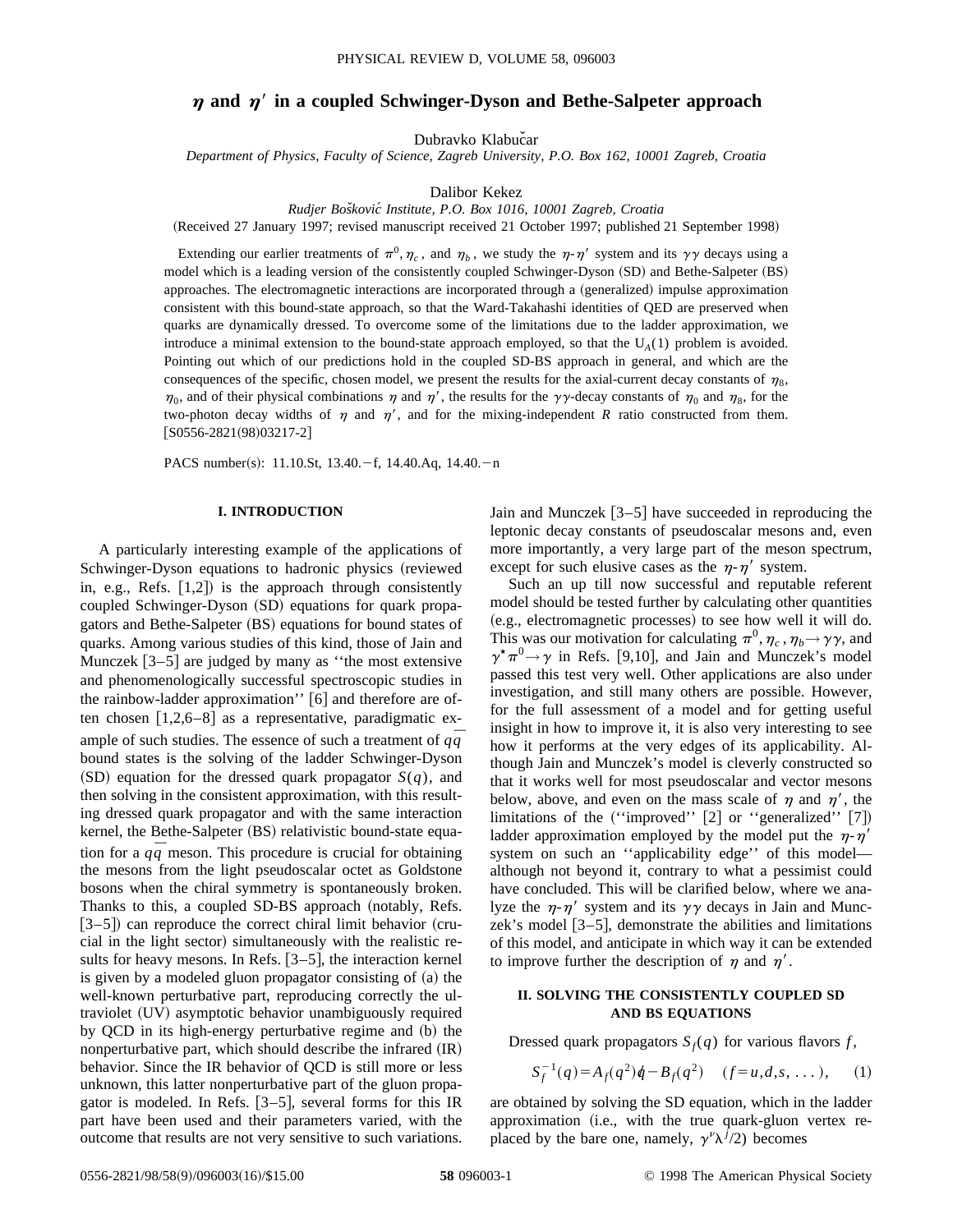$$
S_f^{-1}(p) = p - \tilde{m}_f - ig_{\text{st}}^2 C_F \int \frac{d^4k}{(2\pi)^4} \gamma^\mu S_f(k) \gamma^\nu G_{\mu\nu}(p - k),\tag{2}
$$

where  $\tilde{m}_f$  is the bare mass of the quark flavor *f*, breaking the chiral symmetry explicitly, and  $C_F$  is the second Casimir invariant of the quark representation, here 4/3 for the case of the (halved) Gell-Mann matrices  $\lambda^{j/2}$  ( $j=1, \ldots, 8$ ) of  $SU(3)_c$ . Neglecting ghosts, the product of the strong coupling constant  $g_{st}$  and the Landau-gauge gluon propagator can be approximated by the *Ansatz* often described as the "Abelian approximation" [11]:

$$
g_{\rm st}^2 C_F G^{\mu\nu}(k) = G(-k^2) \left( g^{\mu\nu} - \frac{k^{\mu}k^{\nu}}{k^2} \right). \tag{3}
$$

As explained in the Introduction, the function *G* is given by the sum of the known perturbative part  $G_{UV}$ , and the modeled nonperturbative part  $G_{IR}$ :

$$
G(Q2) = GUV(Q2) + GIR(Q2) \t(Q2 = -k2). \t(4)
$$

In  $G_{UV}$ , we employ, following Ref. [5], the two-loop asymptotic expression for  $\alpha_{\rm st}(Q^2)$ 

$$
G_{\text{UV}}(Q^2) = 4 \pi C_F \frac{\alpha_{\text{st}}(Q^2)}{Q^2}
$$
  

$$
\approx \frac{4 \pi^2 C_F d}{Q^2 \ln(x_0 + Q^2/\Lambda_{\text{QCD}}^2)}
$$

$$
\times \left\{ 1 + b \frac{\ln[\ln(x_0 + Q^2/\Lambda_{\text{QCD}}^2)]}{\ln(x_0 + Q^2/\Lambda_{\text{QCD}}^2)} \right\}, \qquad (5)
$$

where  $d=12/(33-2N_f)$ ,  $b=2\beta_2/\beta_1^2=2(19N_f/12)$  $-51/4$ )/( $N_f$ /3-11/2)<sup>2</sup>. As in Ref. [5], we set the number of flavors  $N_f$ =5,  $\Lambda_{\text{QCD}}$ =228 MeV, and  $x_0$ =10. We adopt the modeled  $G_{\text{IR}}$ , together with its parameters  $a=(0.387 \text{ GeV})^{-4}$  and  $\mu=(0.510 \text{ GeV})^{-2}$ , from Ref. [5]:

$$
G_{\rm IR}(Q^2) = 4\pi^2 C_F a Q^2 e^{-\mu Q^2}.
$$
 (6)

Solving Eq. (2) for the propagator functions  $A_f(q^2)$  and  $B_f(q^2)$  also yields the constituent quark masses, defined (at  $q^2=0$  for definiteness) as  $\mathcal{M}_f \equiv B_f(0)/A_f(0)$  for the flavor  $f$ .

The case  $\tilde{m}_f = 0$  corresponds to the chiral limit, where the current quark mass  $m_f=0$ , and where the constituent quark mass stems exclusively from dynamical chiral symmetry breaking  $(D \chi SB)$  [3]. For *u* and *d* quarks, the chiral limit is a very good approximation. Solving Eq. (2) with  $\tilde{m}_u = \tilde{m}_d$ =0 leads to  $\mathcal{M}_{ud} = B_u(0)/A_u(0) = B_d(0)/A_d(0) = 356$  MeV for the gluon propagator  $(3)$ – $(6)$  with parameters quoted above and used in Ref.  $[5]$ .

When  $\tilde{m}_f \neq 0$ , the SD equation (2) must be regularized by a UV cutoff  $\Lambda$  [4,5], and  $\overline{m_f}$  is in fact a cutoff-dependent quantity. We adopted the parameters of Ref.  $[5]$ , where (for  $\Lambda$  = 134 GeV) the bare mass  $\tilde{m}_f(\Lambda^2)$  = 3.1 MeV—chosen to ultimately lead to the realistically massive pion—yields the light nonstrange isosymmetric constituent quark mass *Mud* 5375 MeV, just 5% above its value in the chiral limit. For *s* quarks,  $\tilde{m}_f(\Lambda^2)$  is 73 MeV, giving us the strange quark constituent mass  $\mathcal{M}_s = B_s(0)/A_s(0) = 610 \text{ MeV} [5].$ 

In the chiral limit, solving of Eq. (2) with  $m_f = 0$  is already sufficient to give us the Goldstone pion bound-state vertex<sup>1</sup>  $\Gamma_{\pi}$  that is of zeroth order in the pion momentum *p*,

$$
\Gamma_{\pi^0}(q;p^2 = M_{\pi}^2 = 0) = \frac{\lambda^3}{\sqrt{2}} \Gamma_{f\bar{f}}(q;p^2 = 0)_{m_f = 0}
$$

$$
= \frac{\lambda^3}{\sqrt{2}} \gamma_5 \frac{\sqrt{2}B_f(q^2)_{m_f = 0}}{f_{\pi}}, \tag{7}
$$

leading  $[12,7]$  to the famous result  $[Eqs. (26)$  and  $(28)$  below] for the  $\pi^0 \rightarrow \gamma \gamma$  amplitude due to the Abelian Adler-Bell-Jackiw (ABJ), or axial, anomaly.

Of course, for heavier  $q\bar{q}$  composites one cannot circumvent solving the BS equation by invoking the chiral-limit (and the soft-limit,  $p^{\mu}\rightarrow 0$ ) result (7). This is obvious when they contain *c* or *b* quarks, for which the whole concept of the chiral limit is of course useless even qualitatively. When strange quarks are present, Eq.  $(7)$  can be regarded only as an "exploratory" [8] expression and is useful for considering the chiral limit, since this limit is *qualitatively* meaningful for the *s* quarks. Nonetheless, we need the *quantitative* predictions of Jain and Munczek's model for the *ss¯* pseudoscalar bound state, which is not physical, but enters as the heaviest component in the pseudoscalars  $\eta$  and  $\eta'$ , introduced in the next section.

Therefore, we must obtain the bound-state vertex  $\Gamma_{ss}^-$  by explicitly solving

$$
\Gamma_{s\overline{s}}(q,p) = ig_{\text{st}}^2 C_F \int \frac{d^4q'}{(2\pi)^4} \gamma^\mu S_s \left( q' + \frac{p}{2} \right) \Gamma_{s\overline{s}}(q',p)
$$

$$
\times S_s \left( q' - \frac{p}{2} \right) \gamma^\nu G_{\mu\nu}(q-q'), \tag{8}
$$

the homogeneous BS equation again in the ladder approximation, consistently with Eq.  $(2)$ . For pseudoscalar  $(P)$ quarkonia, the complete decomposition of the BS bound state vertex  $\Gamma_p$  in terms of the scalar functions  $\Gamma_i^P$  is

 ${}^{1}$ In Eq. (7), we explicitly included the (elsewhere suppressed) flavor factor  $\lambda^3/\sqrt{2}$ , appropriate for  $\pi^0$ , to emphasize the change of our convention with respect to Refs. [9,10]: we now adopt the convention of Jain and Munczek's papers [3–5] for the *flavor factors*, but not their conventional color factor of  $1/\sqrt{N_c}$ . Hence, we have the additional factor of  $N_c$  multiplying the integral in Eq.  $(2.8)$  of Ref. [4], the formula which otherwise specifies our normalization.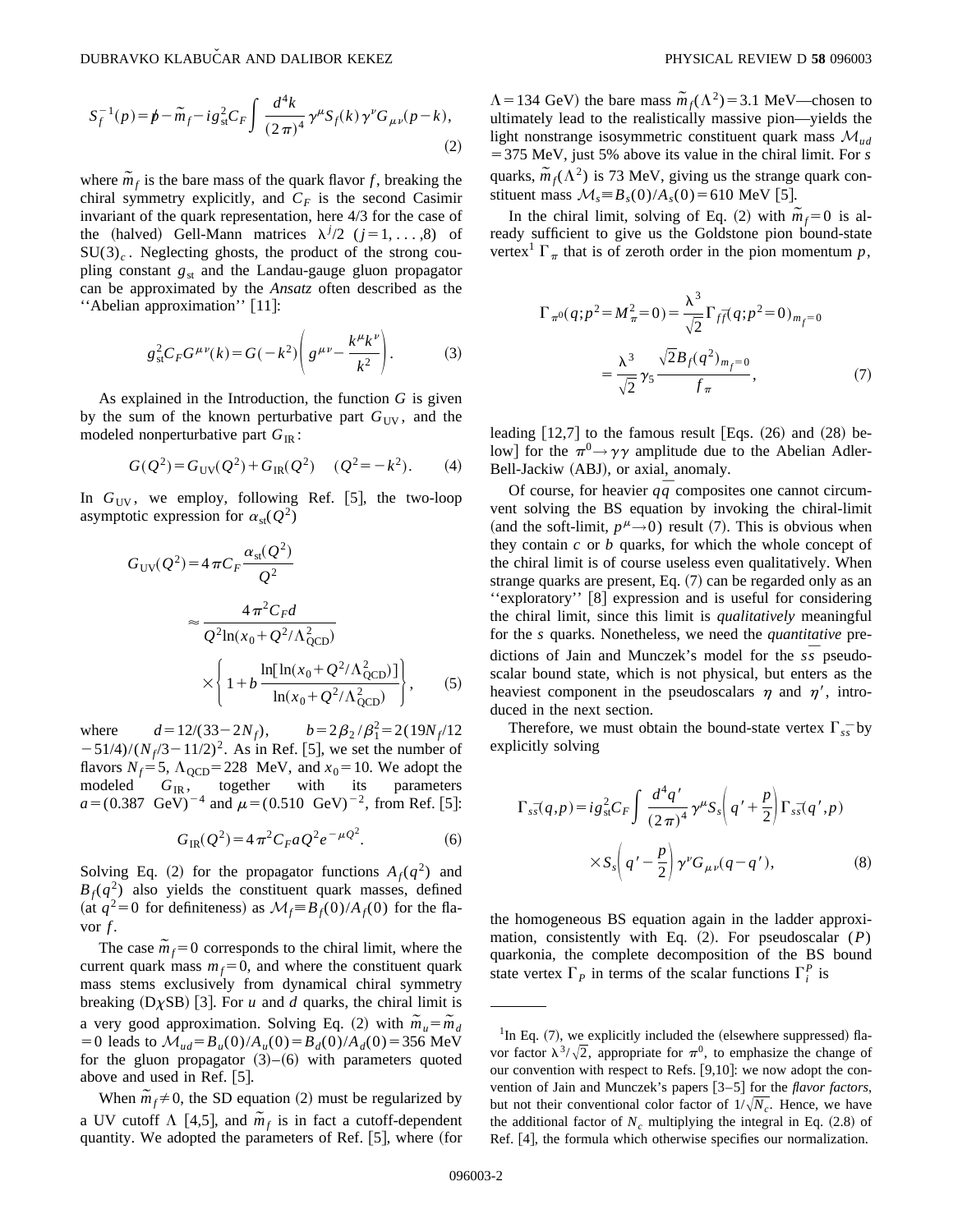$$
\Gamma_{p}(q,p) = \gamma_{5} {\Gamma_{0}^{p}(q,p) + p \Gamma_{1}^{p}(q,p) + q \Gamma_{2}^{p}(q,p) + [p,q] \Gamma_{3}^{p}(q,p)}.
$$
\n(9)

[The flavor structure is suppressed again. For neutral pseudoscalars,  $\Gamma_P$  is decomposed into  $f\bar{f}$  components  $\Gamma_{f\bar{f}}$  according to Eq.  $(15)$  below.] The BS equation  $(8)$  leads to a coupled set of integral equations for the functions  $\Gamma_i^P$  (*i*  $=0, \ldots, 3$ , which we find to be most easily solved numerically in the Euclidean space by following the procedure of Jain and Munczek  $[3-5]$ , who formulate the problem in terms of the BS amplitudes  $\chi_{f\bar{f}}(q,p) \equiv S_f(q)$  $+p/2$ ) $\Gamma_{f\bar{f}}(q,p)S_{f}(q-p/2)$ .

In order to avoid the angular integration, we also adopt the momentum expansion (in the Chebyshev polynomials)  $[3-5]$  of the four scalar functions appearing in the decomposition of the BS amplitudes. Reference  $[5]$  often kept only the lowest order moment in the Chebyshev expansion, because they found it adequate for most of the meson spectrum. In contrast, while using the kernel and parameters of Ref. [5], we always retain all four functions when solving the  $BS$ equation  $(8)$  and the first two moments in the Chebyshev expansion. The accuracy of this procedure has recently received an independent confirmation—especially for the presently interesting charge conjugation eigenstates—from Maris and Roberts [11]. In their study of  $\pi$ - and *K*-meson BS amplitudes, they employed *both* the Chebyshev decomposition and straightforward multidimensional integration. Their comparison of these two techniques showed the very quick convergence of the Chebyshev expansion: in the case of equal quark and antiquark masses, such as in the pion, the zeroth and the first Chebyshev moment are enough for an accurate representation of the solution. Even for the kaon, still just one more is needed  $[11]$ , in spite of the difference in the masses of its constituents. (Of course, the limitations of the ladder approximation would in the end lead to increasing difficulties if one of the fermion messes became much larger still, as recognized also by Ref. [4]. However, if the mass ratio of the constituents is not too large, various contributions beyond ladder approximation largely cancel out in the flavor-nonsinglet pseudoscalar, vector, and axial channels [13,14,11], explaining the success of the ladder approximation in these channels.)

Our procedure, already successfully used in Refs.  $[9,10]$ for  $M_{\eta_c}$  and  $M_{\eta_b}$ , gives us  $M_{ss}$ =721 MeV for the unphysical pseudoscalar  $s\bar{s}$  bound state entering in the  $\eta$ - $\eta'$  system in the fashion discussed in the next section. Naturally, when we abandon the chiral limit approximation in Eq.  $(2)$ , we can also obtain the (isosymmetric) pion bound-state vertex  $\Gamma_{\pi^0}$  $=\Gamma_{\bar{u}\bar{d}} - \Gamma_{\bar{d}\bar{d}}$ , replacing  $s \rightarrow u$  in Eq. (8). Although we stress that the chiral limit is an excellent approximation for many purposes in the case of pions, including the computation of  $\pi^0 \rightarrow \gamma \gamma$ , it is also very important that the experimental  $\pi^0$ mass  $M_{\pi0}$ =135 MeV is reproduced [5] through Eq. (8) as  $M_{uu}$ <sup> $=$ </sup> (= $M_{d\bar{d}}$ ) with the small explicit chiral symmetry breaking  $\tilde{m}_{ud}(\Lambda^2)$  = 3.1 MeV, corresponding to (isosymmetric) current *u*- and *d*-quark masses  $m=8.73$  MeV, close to the empirical values extracted by current algebra. Such a small *m* cannot jeopardize the relevance of Eq.  $(7)$  for the computation of  $\pi^0 \rightarrow \gamma \gamma$ , as shown also by Ref. [15], which found (in an approach closely related to ours) that the amplitude decreased with respect to the analytic chiral-limit axial anomaly result only by less than 1% when they introduced the nonvanishing but small *u*,*d*-quark mass  $m=6.7$  MeV.

### **III.**  $\eta$ – $\eta$ <sup>'</sup> COMPLEX AND ITS AXIAL-CURRENT DECAY **CONSTANTS**

The SU(3)<sub>f</sub> octet and singlet isospin zero states,  $\eta_8$  and  $\eta_0$ , are in the  $q\bar{q}$  basis given by

$$
|\eta_8\rangle = \frac{1}{\sqrt{6}} (|u\overline{u}\rangle + |d\overline{d}\rangle - 2|s\overline{s}\rangle),
$$
 (10)

$$
|\eta_0\rangle = \frac{1}{\sqrt{3}} (|u\overline{u}\rangle + |d\overline{d}\rangle + |s\overline{s}\rangle). \tag{11}
$$

In our phenomenologically successful model choice  $[5]$ , the flavor  $SU(3)_f$  symmetry is broken by the *s*-quark mass being realistically larger than the *u*,*d* masses. Nevertheless, the isospin symmetry for *u* and *d* quarks is assumed exact throughout this paper. As is most commonly done, Eqs.  $(10)$ and (11) both employ the same quark basis states  $|f\bar{f}\rangle$  (*f*  $= u, d, s$  to define  $\eta_8$  and  $\eta_0$ . As pointed out by Gilman and Kauffman  $[16]$  (following Chanowitz, their Ref.  $[8]$ ), this usual procedure implicitly assumes nonet symmetry. However, it is ultimately broken by nonabelian ("gluon") axial anomaly, which will be discussed in Sec. V.

 $\eta_8$  and  $\eta_0$  cannot be physical as they are not the mass eigenstates. However, that are their mixtures  $\eta$  and  $\eta'$ :

$$
|\eta\rangle = \cos\theta|\eta_8\rangle - \sin\theta|\eta_0\rangle, \qquad (12)
$$

$$
|\eta'\rangle = \sin\theta|\eta_8\rangle + \cos\theta|\eta_0\rangle. \tag{13}
$$

The determination of the specific value that the mixing angle  $\theta$  should take is a difficult issue which will be handled separately in Sec. V. We will keep our discussion general until we evaluate those of our results which are independent of the mixing and  $\theta$ —such as the decay constants of the unmixed states  $\eta_8$  and  $\eta_0$ —and point out those quantities for evaluation of which we need a concrete value of  $\theta$ .

For the light neutral pseudoscalar mesons *P*  $= \pi^0, \eta_8, \eta_0$ , their axial-current decay constants  $f_P = f_{\pi^0}$ ,  $f_{\eta_8}$  and  $f_{\eta_0}$ , are defined by the matrix elements

$$
\left\langle 0 \left| \bar{\psi}(0) \gamma^{\mu} \gamma_5 \frac{\lambda^j}{2} \psi(0) \right| P(p) \right\rangle = i \delta^{jP} f_{P} p^{\mu}, \qquad (14)
$$

where  $\psi=(u,d,s)$  is the fundamental representation of  $SU(3)_f$ , while  $P = \pi^0, \eta_8, \eta_0$  simultaneously has the meaning of the respective  $SU(3)_f$  indices 3,8,0. This picks out the diagonal ( $j=3,8$ ) SU(3)<sub>f</sub> Gell-Mann matrices  $\lambda^j$  and  $\lambda^{0} \equiv (\sqrt{2}/3) \mathbf{1}_{3}$  in Eq. (14).

The neutral pseudoscalars *P* are expressed through the quark basis states  $|f\bar{f}\rangle$  by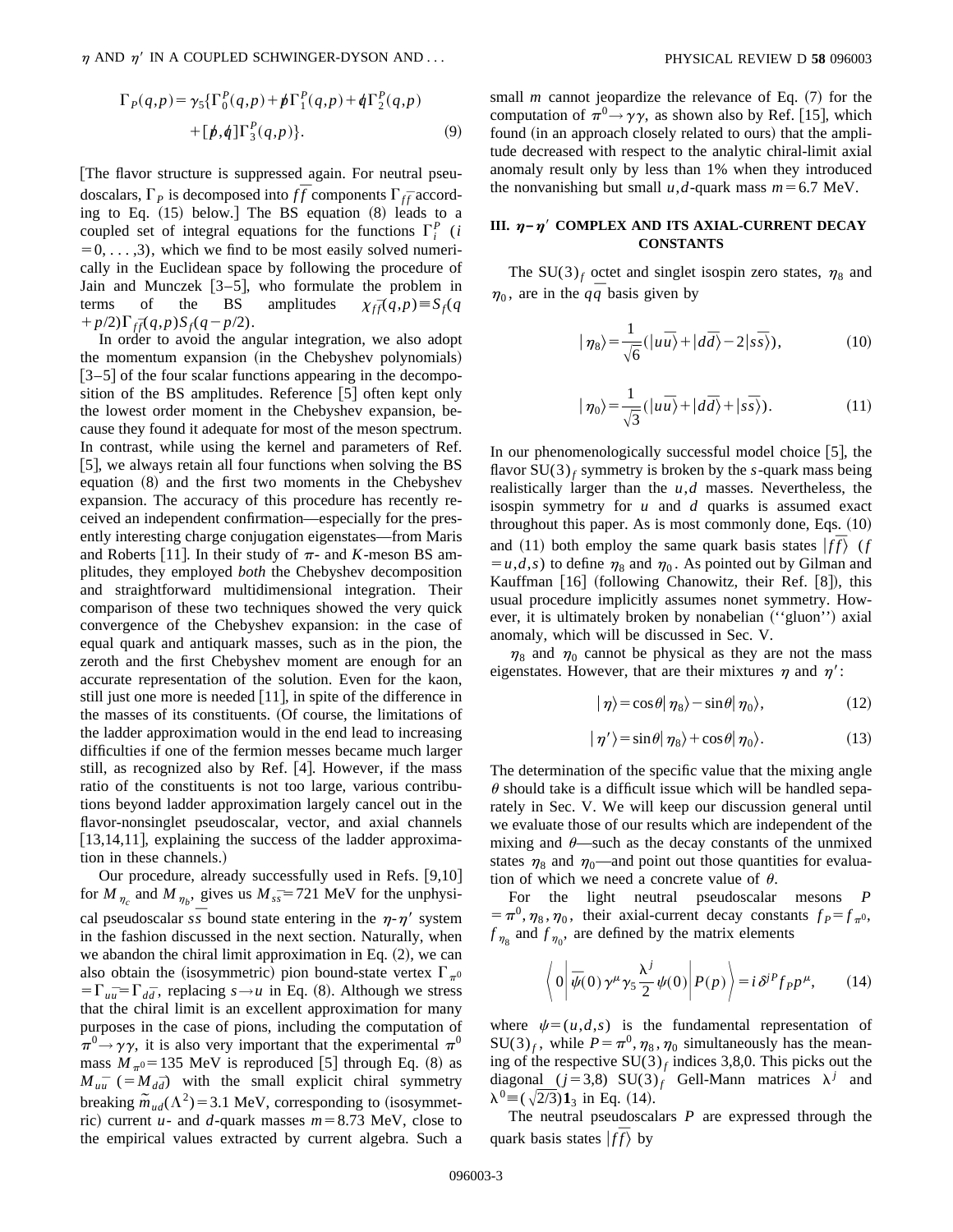$$
|P\rangle = \sum_{f} \left(\frac{\lambda^P}{\sqrt{2}}\right)_{ff} |f\overline{f}\rangle \equiv \sum_{f} a_f^P |f\overline{f}\rangle \quad (f = u, d, s), \quad (15)
$$

where the nonvanishing coefficients  $a_f^P \equiv (\lambda^P/\sqrt{2})_{ff}$  for *P*  $= \pi^0$  are  $a_u^{\pi^0} = -a_d^{\pi^0} = 1/\sqrt{2} = (\lambda^3/\sqrt{2})_{11}$ , whereas for  $\eta_8$ they are  $a_u^{\eta_8} = a_d^{\eta_8} = 1/\sqrt{6} = (\lambda^8/\sqrt{2})_{11} = (\lambda^8/\sqrt{2})_{22}$ ,  $a_s^{\eta_8}$  $s = -2/\sqrt{6} = (\lambda^8/\sqrt{2})_{33}$ , and for  $\eta^0$ ,  $a_u^{\eta_0} = a_d^{\eta_0} = a_s^{\eta_0}$  $= (\lambda^0/\sqrt{2})_{ff} = 1/\sqrt{3}.$ 

The axial-current decay constants defined in Eq.  $(14)$  can be expressed as

$$
f_P = \sum_{f=u,d,s} \frac{(\lambda^P f)^2}{2} f_{f\bar{f}}
$$
  
( $P = \pi^0 \leftrightarrow 3$ ,  $\eta_8 \leftrightarrow 8$ , and  $\eta_0 \leftrightarrow 0$ ), (16)

where we have for convenience introduced the auxiliary decay constant  $f_{f\bar{f}}$ , defined as the decay constant of the *ff*-pseudoscalar bound state which has the mass  $M_{f\bar{f}}$  and is described by the BS vertex  $\Gamma_{f\bar{f}}(q,p)$ , so that using the definitions of Bethe-Salpeter bound-state amplitudes or vertices in the matrix elements  $(14)$  as in, e.g., Refs.  $[3-6]$ , leads to

$$
f_{f\overline{f}} = i \frac{N_c}{\sqrt{2}} \frac{1}{M_{f\overline{f}}^2} \int \frac{d^4q}{(2\pi)^4} \text{tr} \left[ p \gamma_5 S_f \left( q + \frac{p}{2} \right) \Gamma_{f\overline{f}}(q, p) \right]
$$

$$
\times S_f \left( q - \frac{p}{2} \right) \bigg]. \tag{17}
$$

It turns out that this equation can also be applied for  $M_{f\bar{f}}$  $=0$ , as the limit exists.

In the isospin limit, we get  $f_{\pi^0} = f_{\mu\bar{d}} = f_{d\bar{d}} = f_{\mu\bar{d}} = f_{\pi}$  $= 93.2$  MeV in our chosen model [5]. For the axial decay constant of the  $s\overline{s}$  pseudoscalar bound state, we obtain  $f_{s\overline{s}}$ =136.5 MeV=1.47 $f_\pi$ . (This factor with respect to  $f_\pi$  is very reasonable and even expected, since the model  $[5]$  also predicts the decay constant of the charged kaon  $f_{K^+} = f_{u\bar{d}}$  $=$  114 MeV $=$  1.23 $f_\pi$ .) Equation (16) then yields  $f_{\eta_s}$  $= 122.1$  MeV and  $f_{\eta_0} = 107.6$  MeV. Note that  $f_{\eta_8}$  $=1.31f_\pi$ , which is rather close to the result  $f_{\eta_8}=1.25f_\pi$ [17], obtained in the chiral perturbation theory ( $\chi PT$ ). Evaluating the matrix elements of the pertinent mixtures yields the  $\eta$  and  $\eta'$  decay constants

$$
f_{\eta} = \left(\frac{1}{\sqrt{3}}\cos\theta - \frac{\sqrt{2}}{\sqrt{3}}\sin\theta\right)^{2} f_{\pi} + \left(-\frac{\sqrt{2}}{\sqrt{3}}\cos\theta - \frac{1}{\sqrt{3}}\sin\theta\right)^{2} f_{s\bar{s}},
$$
\n(18)

$$
f_{\eta'} = \left(\frac{\sqrt{2}}{\sqrt{3}}\cos\theta + \frac{1}{\sqrt{3}}\sin\theta\right)^2 f_{\pi} + \left(\frac{1}{\sqrt{3}}\cos\theta - \frac{\sqrt{2}}{\sqrt{3}}\sin\theta\right)^2 f_{s\bar{s}}.
$$
\n(19)



FIG. 1. The diagram for  $P \rightarrow \gamma \gamma$  decays ( $P = \pi^0, \eta, \eta', \dots$ ). Within the scheme of generalized impulse approximation, the propagators and vertices are dressed.

## **IV.**  $\pi^0$ ,  $\eta_8$ ,  $\eta_0 \rightarrow \gamma \gamma$ , AND  $\eta$ ,  $\eta' \rightarrow \gamma \gamma$  **PROCESSES**

The transition amplitudes for  $\eta$ ,  $\eta' \rightarrow \gamma \gamma$  can be obtained from the  $\gamma\gamma$ -transition amplitudes for  $\eta_8$  and  $\eta_0$  by forming the appropriate mixtures, in line with Eqs.  $(10)–(13)$ . The  $\eta_8$ ,  $\eta_0 \rightarrow \gamma \gamma$  amplitudes are in turn calculated in the same way as  $\pi^0$ ,  $\eta_c$ ,  $\eta_b \rightarrow \gamma \gamma$  in Refs. [9,10].

This means that we assume that these decays proceed through the triangle graph (depicted in Fig. 1), and that we calculate the pertinent amplitudes  $[18]$ 

$$
T_P^{\mu\nu}(k, k') = \varepsilon^{\alpha\beta\mu\nu}k_{\alpha}k'_{\beta}T_P(k^2, k'^2),\tag{20}
$$

and the corresponding on-shell  $(k^2=0)$  and  $k^2=0$ ) decay widths

$$
W(P \to \gamma \gamma) = \frac{\pi \alpha_{\text{em}}^2}{4} M_P^3 |T_P(0,0)|^2 \quad (P = \pi^0, \eta, \eta', \dots),
$$
\n(21)

using the framework advocated by (for example) Refs.  $[12,7,15,8,19]$  in the context of electromagnetic interactions of BS bound states, and often called the generalized impulse approximation  $(GIA)$ , e.g., by Refs.  $[15,8]$ . To evaluate the triangle graph, we therefore use the *dressed* quark propagator  $S_f(q)$ , Eq. (1), and the pseudoscalar BS bound-state vertex  $\Gamma_P(q,p)$  instead of the bare  $\gamma_5$  vertex. Another ingredient, crucial for the GIA's ability to reproduce the correct Abelian anomaly result, is employing an appropriately dressed *electromagnetic* vertex  $\Gamma_f^{\mu}(q', q)$ , which satisfies the vector Ward-Takahashi identity (WTI):

$$
(q'-q)_{\mu} \Gamma_f^{\mu}(q',q) = S_f^{-1}(q') - S_f^{-1}(q) \quad (f = u, d, s, \dots). \tag{22}
$$

Namely, assuming that photons couple to quarks through the bare vertex  $\gamma^{\mu}$  would be inconsistent with our quark propagator, which, dynamically dressed through Eq.  $(2)$ , contains the momentum-dependent functions  $A_f(q^2)$  and  $B_f(q^2)$ . The bare vertex  $\gamma^{\mu}$  obviously violates Eq. (22), implying the nonconservation of the electromagnetic current and of the electric charge. Since solving the pertinent SD equation for the dressed quark-photon vertex  $\Gamma_f^{\mu}$  is a difficult problem that has only recently begun to be addressed  $[20]$ , it is customary to use realistic *Ansätze*. Following, e.g., Refs.  $[15,8,7,19]$ , we choose the Ball-Chiu  $[21]$  vertex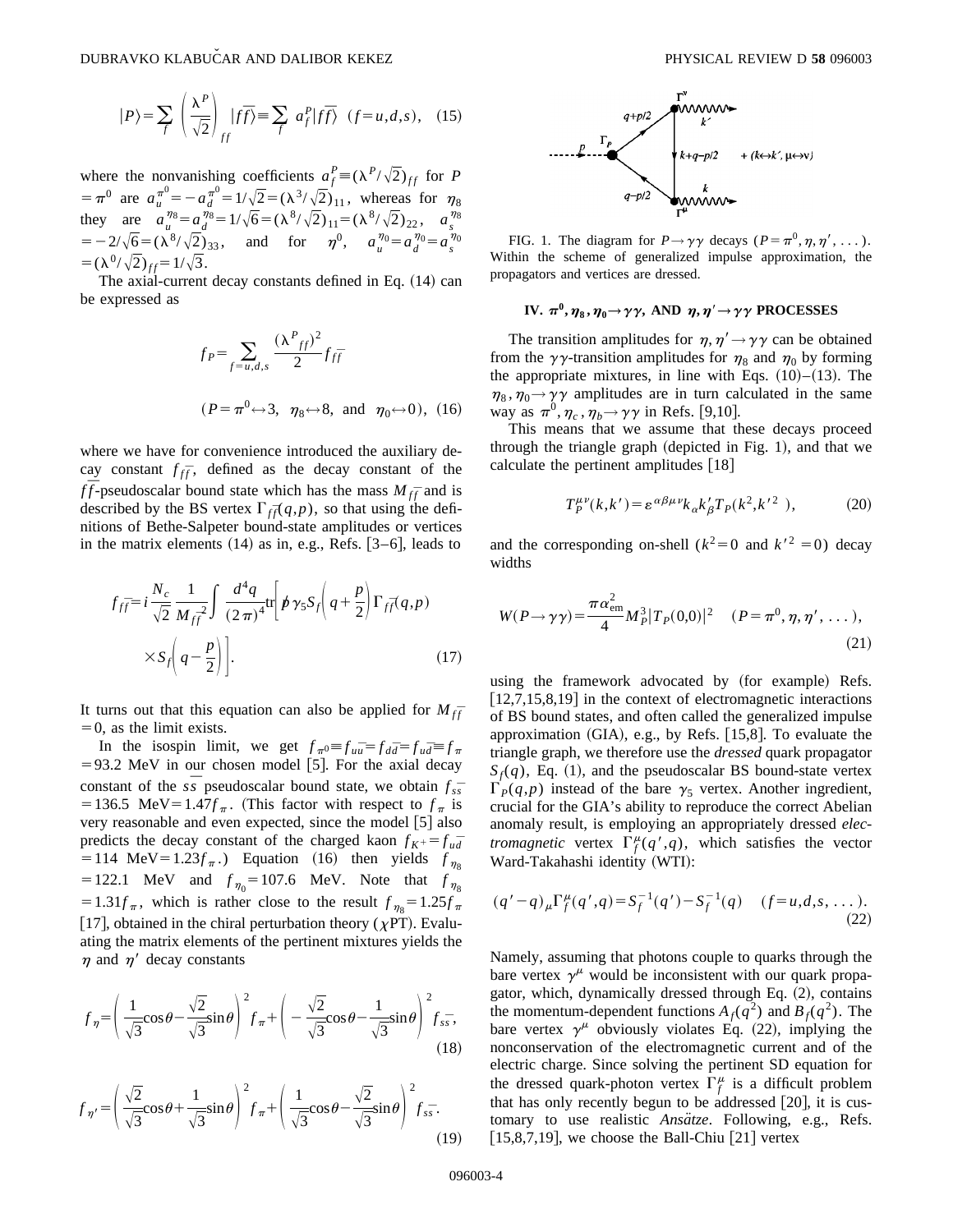$$
\Gamma_f^{\mu}(q',q) = A_+^f(q'^2,q^2) \frac{\gamma^{\mu}}{2} + \frac{(q'+q)^{\mu}}{(q'^2-q^2)} \times \left\{ A_-^f(q'^2,q^2) \frac{(q'+q)}{2} - B_-^f(q'^2,q^2) \right\},
$$
\n(23)

where  $H^f_{\pm}(q'^2, q^2) \equiv [H_f(q'^2)] \pm H_f(q^2)]$ , for  $H = A$  or *B*. This  $Ansatz$  (i) satisfies the WTI  $(22)$ , (ii) reduces to the bare vertex in the free-field limit as must be in perturbation theory, (iii) has the same transformation properties under Lorentz transformations and charge conjugation as the bare vertex,  $(iv)$  has no kinematic singularities, and  $(v)$  does not introduce any new parameters as it is completely determined by the quark propagator  $(1)$ .

For the meson *P* whose flavor content is given by Eq.  $(15)$ , the GIA yields the amplitude

$$
T_P^{\mu\nu}(k, k') = \sum_{f=u,d,s} a_f^P Q_f^2 N_c(-) \int \frac{d^4 q}{(2\pi)^4}
$$
  
 
$$
\times \text{tr} \left\{ \Gamma_f^{\mu} \left( q - \frac{p}{2}, k + q - \frac{p}{2} \right) S_f \left( k + q - \frac{p}{2} \right) \right\}
$$
  
 
$$
\times \Gamma_f^{\nu} \left( k + q - \frac{p}{2}, q + \frac{p}{2} \right)
$$
  
 
$$
\times S_f \left( q + \frac{p}{2} \right) \Gamma_{f\overline{f}}(q, p) S_f \left( q - \frac{p}{2} \right) \right\}
$$
  
 
$$
+ (k \leftrightarrow k', \mu \leftrightarrow \nu).
$$
 (24)

The coefficients  $a_f^P$  of various flavor components  $|f\bar{f}\rangle$  in  $P = \pi^0, \eta_8, \eta_0$ , are given below Eq. (15).  $Q_f$  denotes the charge of the quark flavor  $f$ . The dependence on the flavor  $f$ has been indicated on the BS vertices, dressed propagators and electromagnetic vertices in the loop integral for each quark flavor. It is convenient to separate out the  $a_f^P$  and  $Q_f^2$ dependence by denoting each integral [times  $(-N_c)$ ] in Eq. (24) the "reduced  $\gamma\gamma$  amplitude"  $\tilde{T}^{\mu\nu}_{f\bar{f}}$ . The "reduced scalar amplitude''  $\tilde{T}_{f\bar{f}}$  for the flavor *f* is then

$$
\widetilde{T}^{\mu\nu}_{f\overline{f}}(k,k') = \varepsilon^{\alpha\beta\mu\nu} k_{\alpha} k'_{\beta} \widetilde{T}_{f\overline{f}}(k^2, k'^2) \,. \tag{25}
$$

### A.  $\gamma\gamma$  amplitudes and  $\gamma\gamma$ -decay constants

Regardless of what the chiral-limit solutions for the propagator  $(1)$  and the bound-state vertex  $(7)$  are in detail,  $\widetilde{T}^{\mu\nu}_{f\bar{f}}(0,0)$  can be evaluated analytically in the chiral (and soft) limit [7,12], which is perfectly adequate for  $f = u, d$ , i.e., for a Goldstone  $P = \pi^0$ . There,

$$
\widetilde{T}_{\pi^0}(0,0) \equiv \widetilde{T}_{u\bar{u}}(0,0) = \widetilde{T}_{d\bar{d}}(0,0) = \frac{N_c}{2\sqrt{2}\pi^2 f_\pi},\qquad(26)
$$

to which we stick throughout. In terms of

$$
T_P(k^2, k^{\prime 2}) \equiv \sum_f a_f^P Q_f^2 \tilde{T}_{f\bar{f}}(k^2, k^{\prime 2}), \qquad (27)
$$

this leads to the standard form of the successful axialanomaly result<sup>2</sup> for  $\pi^0 \rightarrow \gamma \gamma$ :

$$
T_{\pi^0}(0,0) = \frac{N_c}{2\sqrt{2}\pi^2 f_\pi} \sum_f a_f^{\pi^0} Q_f^2 = \frac{1}{4\pi^2 f_\pi}.
$$
 (28)

Note that this reproduction of the chiral limit relation between the  $\pi^0 \rightarrow \gamma \gamma$  decay amplitude and the pion axialcurrent decay constant  $f_{\pi}$ , is not dependent on the pion's internal structure (or the interaction kernel that produces it) in any way  $[7,12]$  and this is an important advantage of the coupled SD-BS approach over most other bound-state approaches, since the axial anomaly is on fundamental grounds known to be independent of the structure. (Those calculations of  $\pi^0 \rightarrow \gamma \gamma$  which rely on the details of the hadronic structure, be it in the context of the BS equation without dynamical chiral symmetry breaking  $(D \chi SB)$ , nonrelativistic quarks, or otherwise, have problems describing this decay accurately even when the model parameters are fine-tuned for that purpose; e.g., see Refs.  $[22-25]$ , and references therein. The most successful of these model fits, Ref.  $[24]$ , numerically obtains the width of 7.6 eV at the expense of fine-tuning constituent quark masses to unusually small values.) Of course,  $f_{\pi}$  itself *is* structure dependent. It is a *calculated quantity* in the SD-BS approach. Our model choice [5] successfully reproduces the experimental value of  $f_{\pi}$ , and this is obviously of utmost importance for the theoretical description of anomalous processes.

The implications thereof for the  $\eta_8$ ,  $\eta_0$  and their mixtures  $\eta$  and  $\eta'$  are now clear, because those parts of their  $\gamma\gamma$ -decay amplitudes which stem from their  $u\bar{u}$  and  $d\bar{d}$  components are (just as in  $\pi$ <sup>0</sup>) accurately given by the Abelian anomaly [i.e., Eq. (26)] for *any* interaction kernel which leads to the correct  $f_{\pi}$ —be it the present one, or some improved one. In other words, Eq.  $(26)$  implies that the uncertainty (in the  $\gamma\gamma$  amplitudes) due to modeling of the interaction kernel and the resulting bound state, is to a large extent cornered into the  $s\overline{s}$  sector, since only  $\overline{T}_{s\overline{s}}(0,0)$ , the  $\gamma\gamma$ -decay amplitude of the relatively heavy  $s\bar{s}$ -pseudoscalar, has to be evaluated numerically. From Eqs.  $(24)–(25)$ , we find numerically that in the model of Ref.  $[5]$ ,  $\tilde{T}_{s\bar{s}}(0,0)$  $=0.62\tilde{T}_{u\bar{u}}(0,0).$ 

The  $\pi^0 \rightarrow \gamma \gamma$  decay amplitude  $T_{\pi^0}(0,0)$  at any pion mass can be used as a definition of pionic  $\gamma \gamma$ -decay constant  $\bar{f}_\pi$ through  $T_{\pi^0}(0,0) = 1/4\pi^2 \bar{f}_{\pi} = (N_c/2\sqrt{2}\pi^2 \bar{f}_{\pi}) \Sigma_f a_f^{\pi^0} Q_f^{\pi^0}$ Equation (28) then reveals that  $\overline{f}_{\pi} = f_{\pi}$  in the chiral limit, which result is well-known from the axial anomaly analysis. Although the chiral limit formula  $(28)$  can be applied without reservations only to pions, it is for historical reasons custom-

<sup>&</sup>lt;sup>2</sup>We can also get, in the fashion of Ref. [19], the anomalous "box" amplitude for  $\gamma^* \rightarrow \pi \pi \pi$ .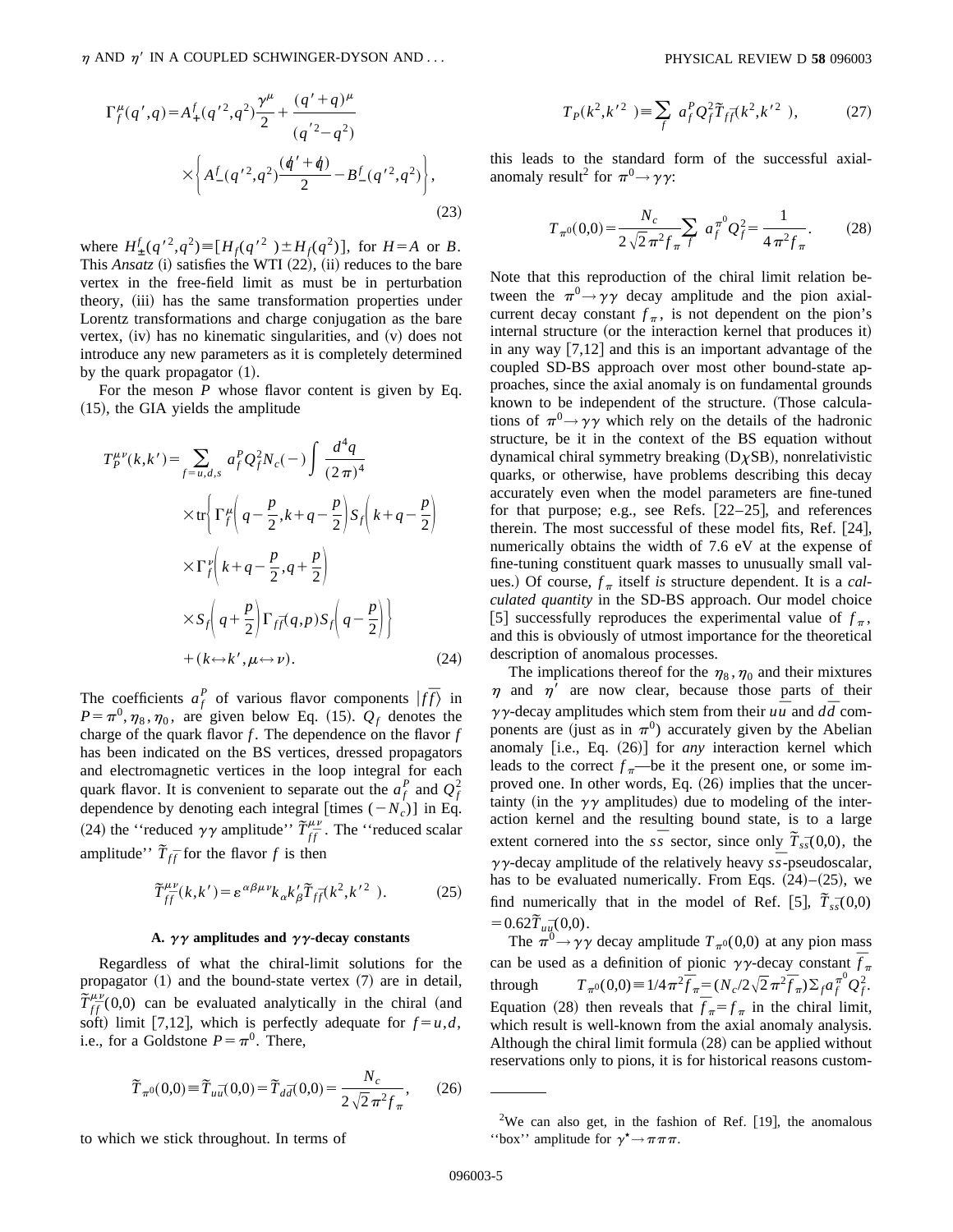ary to write the amplitudes for  $\eta_8, \eta_0 \rightarrow \gamma \gamma$  in the same form as Eq. (28), defining thereby the  $\gamma\gamma$ -decay constants  $\bar{f}_{\eta_8}$  and  $\overline{f}_{\eta_0}$ :

$$
T_{\eta_8}(0,0) = \frac{N_c}{2\sqrt{2}\pi^2 \bar{f}_{\eta_8}} \sum_f a_f^{\eta_8} Q_f^2 = \frac{f_\pi}{\bar{f}_{\eta_8}} \frac{T_{\pi^0}(0,0)}{\sqrt{3}}, \quad (29)
$$

$$
T_{\eta_0}(0,0) = \frac{N_c}{2\sqrt{2}\pi^2 \bar{f}_{\eta_0} f} \sum_{f} a_f^{\eta_0} Q_f^2 = \frac{f_\pi}{\bar{f}_{\eta_0}} \frac{\sqrt{8}T_{\pi^0}(0,0)}{\sqrt{3}}.
$$
\n(30)

As pointed out by Ref. [26],  $\bar{f}_{\eta_8}$  and  $\bar{f}_{\eta_0}$  are not *a priori* simply connected with the usual axial-current decay constants  $f_{\eta_8}$  and  $f_{\eta_0}$ , in contradistinction to the pion case, where  $f_{\pi} = \overline{f}_{\pi}$  because the chiral limit is such a good approximation for pions.

Equations  $(27)$ – $(30)$  reveal that in the present approach  $\overline{f}_{\eta_8}$  and  $\overline{f}_{\eta_0}$  are naturally expressed through  $f_\pi$  [i.e., through  $\tilde{T}_{u\bar{u}}(0,0) = \tilde{T}_{d\bar{d}}(0,0)$  evaluated in the chiral limit], and  $\tilde{T}_{s\bar{s}}(0,0)$ , the  $\gamma\gamma$ -decay amplitude of the unphysical pseudoscalar  $s\bar{s}$  bound state, calculated for nonvanishing  $m_s$ . Our predictions for  $\overline{f}_{\eta_8}$  and  $\overline{f}_{\eta_0}$  are thus

$$
\overline{f}_{\eta_8} = \frac{3f_\pi}{5 - 4\pi^2 \sqrt{2} f_\pi \overline{T}_{s\overline{s}}(0,0)/N_c},\tag{31}
$$

$$
\overline{f}_{\eta_0} = \frac{6f_\pi}{5 + 2\pi^2 \sqrt{2} f_\pi \widetilde{T}_{s\overline{s}}(0,0)/N_c}.
$$
\n(32)

Derivation of Eqs.  $(31)$  and  $(32)$  shows that irrespective of any specific model choice, any  $q\bar{q}$  bound-state approach (such as our coupled SD-BS approach in conjunction with the GIA) which has the merit of reproducing the anomalous  $\pi^0 \rightarrow \gamma \gamma$  amplitude in the chiral limit, Eq. (26) or (28), should give the relations (31) and (32) for  $\overline{f}_{\eta_8}$  and  $\overline{f}_{\eta_0}$ , when pions are approximated by the chiral limit. The concrete numerical values of  $\overline{f}_{\eta_8}$  and  $\overline{f}_{\eta_0}$  depend on what the model predictions for  $f_{\pi}$  and  $\tilde{T}_{ss}$  are.

Since in the coupled SD-BS approach we can numerically evaluate  $\tilde{T}_{s\bar{s}}(0,0)$  for arbitrary values of the *s*-quark mass, Eqs.  $(31)$  and  $(32)$  give our predictions for the effects of the  $SU(3)_f$  breaking on  $\gamma\gamma$  decays in the  $\eta$ - $\eta'$  system. In the  $SU(3)_f$  limit (where  $\tilde{T}_{s\bar{s}} = \tilde{T}_{u\bar{u}}$ ) and the chiral limit applied also to *s* quarks, we obviously recover  $\overline{f}_{\eta_8} = f_\pi$ , but also  $\overline{f}_{\eta_0} = f_\pi$ , since nonet symmetry in the sense of Ref. [16] is a starting assumption of ours.

For our present model choice  $[5]$ , where  $\tilde{T}_{s\bar{s}}(0,0) = 0.62\tilde{T}_{u\bar{u}}(0,0)$ , Eqs. (31) and (32) give

$$
\overline{f}_{\eta_8} = 73.64 \text{ MeV} = 0.797 f_{\pi}, \qquad (33)
$$

$$
\overline{f}_{\eta_0} = 98.58 \text{ MeV} = 1.067 f_{\pi}.
$$
 (34)

While this  $\bar{f}_{\eta_0}$  agrees with the results of chiral perturbation theory ( $\chi$ PT) [17,27], there is a difference concerning  $\bar{f}_{\eta_8}$ , since  $\bar{f}_{\eta_8} > f_{\pi}$  in  $\chi$ PT. This is important because the value of  $f_{\pi}/\overline{f}_{\eta_8}$  has impact on the possible values of the  $\eta$ - $\eta'$  mixing angle. We therefore devote the following subsection to the discussion of this result and the meaning of this difference.

## **B.** In the SD-BS approach,  $\overline{f}_{\eta_8} < f_{\pi}$  generally

The  $\bar{f}_{\eta_8}$  value (33) is a result of a specific model. However, for the *s*-quark mass realistically heavier than the *u*,*d*-quark masses,  $\bar{f}_{\eta_8} < f_{\pi}$  holds in the coupled SD-BS approach generally, i.e., independently of chosen model details. To see this, let us start by noting that  $\bar{f}_{\eta_8} < f_{\pi}$  is equivalent to  $T_{\eta_8}(0,0) > T_{\pi^0}(0,0)/\sqrt{3}$ , and since we can rewrite Eq. (27) for  $\eta_8$  as

$$
T_{\eta_8}(0,0) = \frac{T_{\pi^0}(0,0)}{\sqrt{3}} + \frac{1}{9} \frac{2}{\sqrt{6}} [\tilde{T}_{d\bar{d}}(0,0) - \tilde{T}_{s\bar{s}}(0,0)],
$$
\n(35)

the inequality  $\bar{f}_{\eta_8} < f_{\pi}$  is in our approach simply the consequence of the fact that the ("reduced")  $\gamma\gamma$  amplitude of the  $s\overline{s}$ -pseudoscalar bound state  $\overline{T}_{s\overline{s}}$  is smaller than the corresponding nonstrange  $\gamma \gamma$  amplitude  $\tilde{T}_{d\bar{d}}$  (= $\tilde{T}_{u\bar{u}} = \tilde{T}_{\pi^0}$  in the isosymmetric limit), for any realistic relationship between the nonstrange and much larger strange quark masses.

Only in the chiral limit (and close to it), subtle cancellations between the bound-state vertices, WTI-preserving *qq*<sup>g</sup> vertices and dynamically dressed propagators lead to the large anomalous amplitude  $(26)$ , or its slight modification (the size of which is controlled by Veltman-Sutherland theorem) for small  $u$  and  $d$  masses. Significantly away from the chiral limit, what happens is basically a simple suppression of  $\tilde{T}_{f\bar{f}}(0,0)$  by the large quark mass in the propagators in the triangle loop of Fig. 1. Essentials and generality of the suppression mechanism can be understood in basic terms in two (related) ways, through the *simple free quark loop* (QL) model and the Goldberger-Treiman (GT) relation.

 $(i)$  In a QL model (e.g., see Ref. [28], and references therein), the strength of the Yukawa point couplings of the free quarks of the flavor *f* to the pseudoscalar *P* is given by the constant  $g_f$ , and quarks have constant constituent masses  $\mathcal{M}_f$  [in contradistinction to the momentum-dependent mass functions  $\mathcal{M}_f(q^2) = B_f(q^2)/A_f(q^2)$  in our framework]. Up to some arcsine-type dependence unessential here, each flavor *f* then contributes simply  $(g_{Pff}/M_f)Q_f^2 \equiv (g_f/M_f)a_f^PQ_f^2$  to the triangle-loop  $\gamma\gamma$  amplitude [28]. In the case of the strictly  $SU(3)$ <sub>f</sub>-symmetric coupling, the Yukawa couplings would be the same for all flavors,  $g_f = g$ . The broken SU(3)<sub>f</sub> symmetry implies that  $g_f$  *can* differ for various flavors  $f$ , but not by much, so that relative strengths of the factors  $g_f/M_f$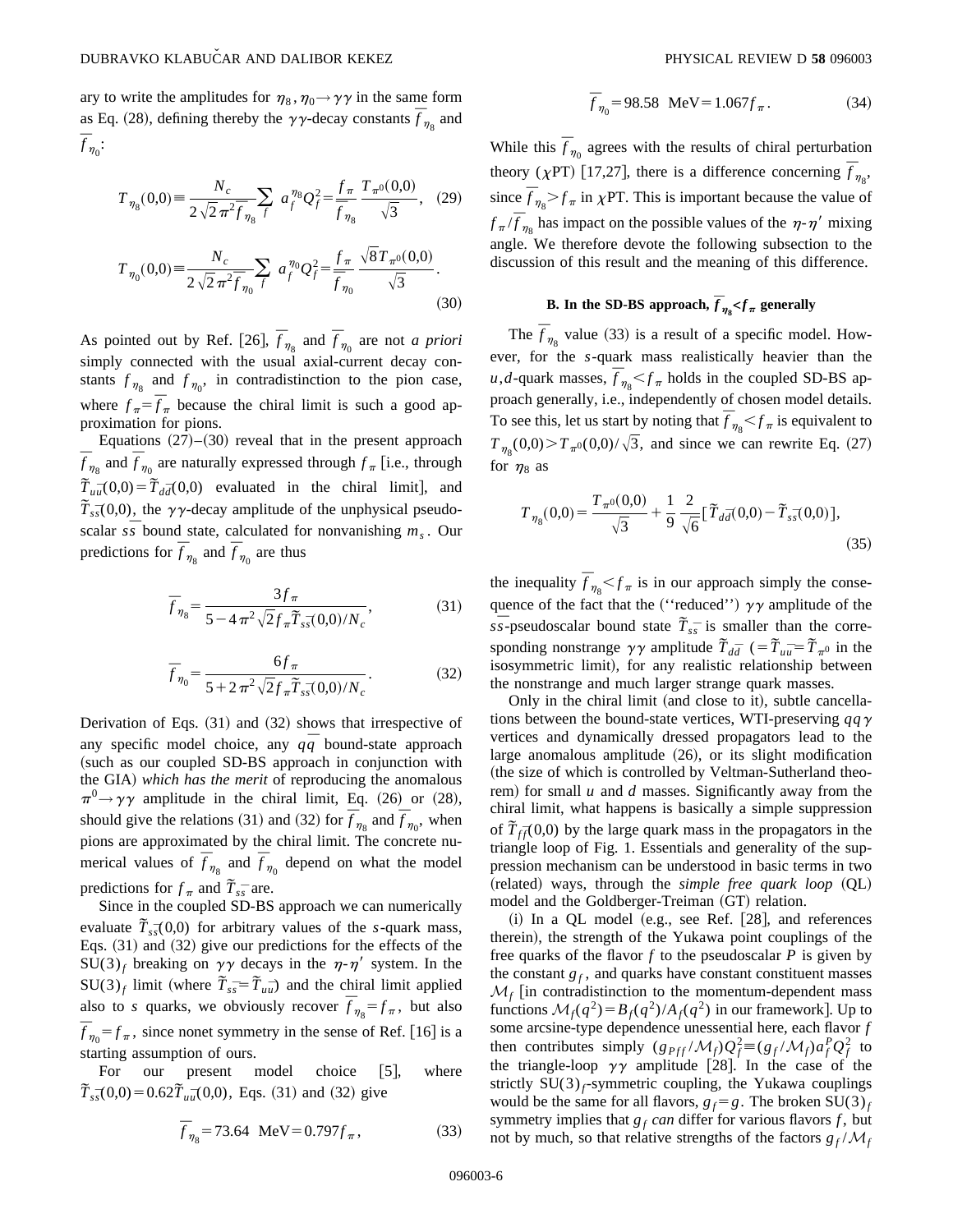for various flavors is essentially determined by  $1/M_f$ . Actually, this is what we find in our SD-BS framework, where the pseudoscalar bound-state vertices  $\Gamma_{f\bar{f}}$  are analogous to the coupling  $g_f$  in the QL model, and  $g_f/M_f$  is analogous to our "reduced" amplitude  $\tilde{T}_{f\bar{f}}(0,0)$ . Obviously, our approach allows for the flavor dependence of our BS  $Pq\bar{q}$  vertices  $\Gamma_{f\bar{f}}$ , but due to the fact that the broken  $SU(3)_f$  is still an approximate symmetry, their variation with the breaking, given in terms of strange-to-nonstrange constituent mass ratio, is rather weak and cannot influence much the suppression occurring as the constituent mass in the denominator grows significantly. Hence, essentially the same mechanism is at work as in the QL model. That this parallel works very well, can be seen from the fact that the inverse of the strange-tononstrange constituent mass ratio in our SD-BS model, namely, 1.63, quite accurately reproduces the suppression of the  $s\overline{s}$  decay amplitude  $\overline{T}_{s\overline{s}}(0,0) = 0.62\overline{T}_{u\overline{u}}(0,0)$ , found numerically from Eqs.  $(24)$  and  $(25)$ .

(ii) A related way to see the same effect is to apply the quark-level GT relation,  $g_f/M_f = 1/f_{\text{ff}}$ , to the pseudoscalars with the  $f\bar{f}$  quark content in the QL model. Then, roughly the same suppression factor occurs again, due to  $f_{s\bar{s}}$  $=1.47f_\pi$ . This is only roughly, since  $s\overline{s}$  is further away from the chiral limit than  $u\overline{u}$  and  $d\overline{d}$  constituting the pion. Nevertheless, invoking the GT relation is in fact a very robust way to show that  $\tilde{T}_{s\bar{s}}(0,0) < \tilde{T}_{u\bar{u}}(0,0)$  must surely hold, even though *s* quarks are much lighter than *c* or *b* quarks (where the suppression is by orders of magnitude  $[9]$ ), and  $D\chi$ SB is for *s* quarks of importance similar to that for  $u, d$ quarks. Precisely because the chiral limit makes sense for *s* quarks *qualitatively* (as the pseudoscalars containing *s* quarks can still be considered pseudo-Goldstone bosons), the GT relation must continue to hold *approximately* in the *ss¯* sector, regardless of any specific interaction kernel and of the resulting hadronic structure.  $\tilde{T}_{s\bar{s}}(0,0) < \tilde{T}_{u\bar{u}}(0,0)$  is therefore obligatory simply due to  $f_{ss} > f_{\pi}$ .

The GT relation is useful also for demonstrating the robustness even of our model-dependent result on  $\tilde{T}_{s\bar{s}}(0,0)$ , namely, that in spite of the model dependence in the *s*-quark sector, the model kernel of our choice  $[5]$  should not lead to  $\gamma \gamma$ -amplitude  $\tilde{T}_{s\bar{s}}(0,0)$  excessively different than the ones which would result from an improved kernel. The usage of the GT relation at the quark level is especially transparent in the context of the simple free quark loop model in which the GT relation  $g_f/\mathcal{M}_f = 1/f_{f\bar{f}}$  is necessary for reproducing the  $\gamma\gamma$  anomaly amplitudes (26) and (28). In the context of the coupled SD-BS approach, with its dynamically dressed quarks and BS vertices, the GT relation for quarks and Goldstone bosons is given by the chiral-limit relation  $(7)$  (see, e.g., Ref. [29]). The chiral-limit analytic derivation of Eq.  $(26)$  from  $(7)$ , with its subtle interplay and cancellations between the bound-state vertex, WTI-preserving  $qq\gamma$  vertices, and dynamically dressed propagators, transparently demonstrates the way the GT relation works for  $\gamma\gamma$  decays in this context. For massive pions, the  $\gamma\gamma$  amplitude must be evaluated numerically, but in fact changes very little, implying that the GT relation continue to hold very accurately. As just argued above, in (ii), the GT relation should still hold as a rough approximation for the  $s\overline{s}$  pseudoscalar bound state. This, together with Eq.  $(26)$ , implies that  $\tilde{T}_{s\overline{s}}$  $\sim N_c / (2\sqrt{2}\pi^2 f_{s\bar{s}})$ . For  $f_{s\bar{s}} = 1.47 f_{\pi}$  which we obtained in the model [5], this gives the GT relation-based estimate  $\tilde{T}_{s\overline{s}}$  $\sim 0.68 \tilde{T}_{u\bar{u}}$ . This is indeed in expected rough agreement with the accurate, numerically obtained prediction of the model  $[5]$ , that  $\tilde{T}_{s\bar{s}}(0,0) = 0.62\tilde{T}_{u\bar{u}}(0,0) = N_c/(2\sqrt{2}\pi^2 1.61f_\pi)$ . This shows that our result is quite reasonable. We remark that any model which is successful enough to reproduce empirical values of  $f_{\pi}$  and  $f_{K^+}$ , should give a value for  $f_{ss}^-$  close to ours, since anything very different than the estimate  $f_{ss}$  $\sim f_{\pi} + 2(f_{K^+} - f_{\pi})$  would be unreasonable. Bound state descriptions that would be obtained by using kernels supposedly better than ours (improved beyond the ladder approximation by, say, including fully the *gluon* anomaly), must retain the good feature of agreeing approximately with the GT relation. This means that improving interaction kernels and, consequently,  $f\bar{f}$  bound states, would not change very much the  $\gamma\gamma$  amplitudes with respect to our  $\tilde{T}_{f\bar{f}}$  even in the *s*-quark sector.

Regardless of any specific model realization of the coupled SD-BS approach, Eqs. (31) and (32) with  $\tilde{T}_{s\bar{s}}(0,0)$  $\leq \tilde{T}_{\pi^0}(0,0)$  imply the following bounds on  $\bar{f}_{\eta_8}$  and  $\bar{f}_{\eta_0}$ . The equality holds when the chiral limit is applied to all three flavors, implying that  $f_{\pi}$  is the upper bound for  $\bar{f}_{\eta_8}$  and lower bound for  $\overline{f}_{\eta_0}$ . As the *s*-quark mass grows,  $\overline{\tilde{T}}_{s\overline{s}}(0,0)$ gradually diminishes so that the lower bound for  $\bar{f}_{\eta_8}$  is 0.6 $f_\pi$ and the upper bound for  $\overline{f}_{\eta_0}$  is  $1.2f_{\pi}$ .

Let us now address the meaning of the apparent contradiction between the results of the coupled SD-BS approach on  $\overline{f}_{\eta_8}/f_\pi$  and the corresponding results of  $\chi$ PT, as well as possible ways to, at least in principle, overcome it. To this end, let us recall Pham's paper [30] on  $qq$ -loop corrections  $\delta$ to the  $\chi$ PT result on  $\bar{f}_{\eta_8}/f_\pi$ . In the notation of our Eq. (29), he gets

$$
T_{\eta_8}(0,0) = \frac{f_\pi}{f_{\eta_8}}(1-\delta)\frac{T_{\pi^0}(0,0)}{\sqrt{3}},\tag{36}
$$

where the axial-current decay constant  $f_{\eta_8}$  appears. From the standpoint of our approach [see Eq. (29) relating the  $\gamma\gamma$ amplitudes of  $\eta_8$  and the chiral pion],  $f_{\eta_8}$  /(1 –  $\delta$ ) obviously corresponds to *our*  $\overline{f}_{\eta_8}$ . Can  $\delta$  resolve the discrepancy between our  $\overline{f}_{\eta_8}$  and  $\overline{f}_{\eta_8} = f_{\eta_8} = 1.25 f_{\pi}$  of  $\chi$ PT [17]? Pham's rough estimate is  $-0.28 < \delta < -0.19$ . This would practically reduce the  $\chi$ PT result from 1.25 $f_{\pi}$  down to  $f_{\pi}$ . In addition, his  $\text{(following Ref. [31])}$  result

$$
\delta = -\frac{8}{3} \left( 1 + \ln \frac{\Lambda^2}{M^2} \right) \left( \frac{m_s M}{\Lambda^2} \right) \tag{37}
$$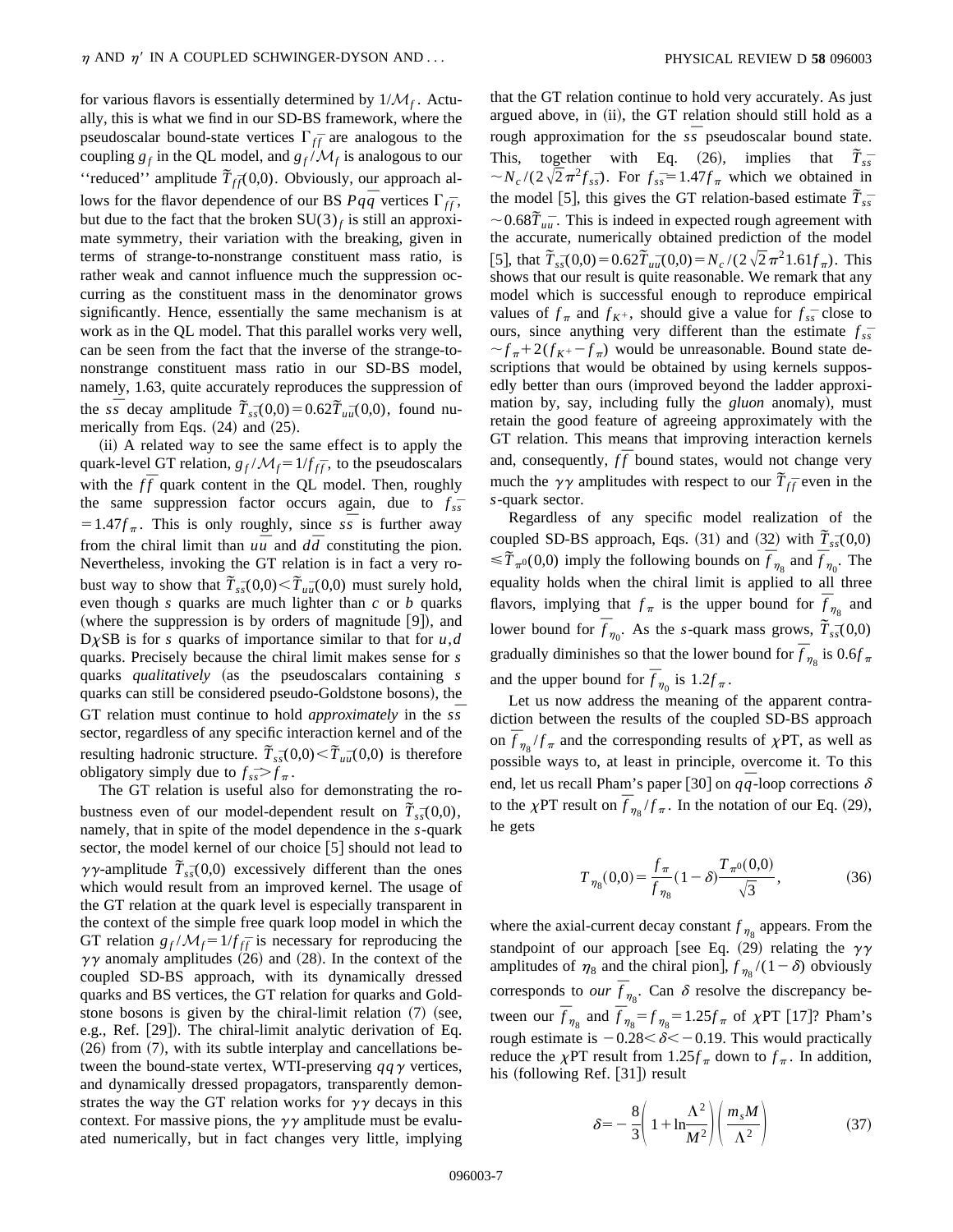can be even more negative than  $-0.28$ , because there are large uncertainties in the value of his cutoff  $\Lambda$  (which can be lower than the lowest value of  $1.2$  GeV used by Ref.  $|30|$ and in his effective *s*-quark mass *M*. In addition, the current *s*-quark mass  $m_s$  can be higher [32] than  $m_s = 175$  MeV used by Pham. Each of these possibilities would make  $\delta$  more negative. On the other hand, the  $\chi$ PT results [17]  $\bar{f}_{\eta_8} = f_{\eta_8}$ on the equality of the axial and  $\gamma\gamma$  decay constants and  $f_{\eta_8} = (1 + \alpha_8) f_{\pi} = 1.25 f_{\pi}$  on SU(3)<sub>f</sub> breaking effects in  $f_{\eta_8}$ , are obtained in the one-loop approximation. Higher loops can introduce significant changes, including polynomial terms in meson masses, which may be both large with respect to chiral logarithms, and also not unambiguous  $[33,17]$ . It is thus possible that  $\alpha_8$ <0.25 after all, which could make even easier for the correction factor  $(1-\delta)$  to reduce  $\bar{f}_{\eta_8}$ , as defined by us in Eq. (29), even below  $f_{\pi}$ .

Large uncertainties in the quantities entering in the estimate for  $q\bar{q}$  correction (37), obviously leave plenty of room for usage of  $q\bar{q}$  bound state models such as ours, which properly embed the chiral behavior of the underlying theory. Including meson loops in  $q\bar{q}$  bound state approaches is a difficult task and implies going beyond the ladder approximation, but it would help further diminish the gap that Pham [30] started closing from the side of  $\chi PT$  by incorporating into it the corrections due to quark loops.

## **C.**  $\eta, \eta' \rightarrow \gamma \gamma$  decay widths

The  $\eta$ ,  $\eta' \rightarrow \gamma \gamma$  amplitudes are given in terms of the  $\gamma \gamma$ amplitudes of  $\eta_8$  and  $\eta_0$  as

$$
T_{\eta}(0,0) = \cos\theta \, T_{\eta_8}(0,0) - \sin\theta \, T_{\eta_0}(0,0),\tag{38}
$$

$$
T_{\eta'}(0,0) = \sin \theta \, T_{\eta_8}(0,0) + \cos \theta \, T_{\eta_0}(0,0). \tag{39}
$$

Expressing  $T_{\eta_8}(0,0)$  and  $T_{\eta_0}(0,0)$  through the  $\gamma\gamma$ -decay constants  $\overline{f}_{\eta_8}$  (31) and  $\overline{f}_{\eta_0}$  (32), we arrive at the standard (e.g., see Ref. [26]) formulas for the  $\eta$  and  $\eta'$  decay widths

$$
W(\eta \to \gamma \gamma) = \frac{\alpha_{\text{em}}^2}{64\pi^3} \frac{M_{\eta}^3}{3f_{\pi}^2} \left[ \frac{f_{\pi}}{f_{\eta_8}} \cos \theta - \sqrt{8} \frac{f_{\pi}}{f_{\eta_0}} \sin \theta \right]^2, \quad (40)
$$

$$
W(\eta' \to \gamma \gamma) = \frac{\alpha_{\text{em}}^2}{64\pi^3} \frac{M_{\eta'}^3}{3f_{\pi}^2} \left[ \frac{f_{\pi}}{f_{\eta_8}} \sin \theta + \sqrt{8} \frac{f_{\pi}}{f_{\eta_0}} \cos \theta \right]^2.
$$
\n(41)

The version of Eqs.  $(40)$  and  $(41)$  in which the axial-current decay constants  $f_{\eta_8}$  and  $f_{\eta_0}$  appear in place of  $\overline{f}_{\eta_8}$  and  $\overline{f}_{\eta_0}$ , requires a derivation where PCAC (partial conservation of axial vector current) and the soft meson technique is applied to  $\eta$  and  $\eta'$  [34]. These assumptions are impeccable for pions (leading to  $f_{\pi} = \overline{f}_{\pi}$ ), but *not* for the  $\eta$ - $\eta'$  complex. In fact, the latter is quite dubious for the heavy  $\eta'$  [34]. We do not need and do not use these assumptions since we *directly*

calculate the  $\eta_8$ ,  $\eta_0 \rightarrow \gamma \gamma$  amplitudes, i.e.,  $\bar{f}_{\eta_8}$  and  $\bar{f}_{\eta_0}$ . We also calculate  $f_{\eta_8}$  and  $f_{\eta_0}$  independently of the  $\gamma\gamma$  processes.

For the values of  $\overline{f}_{\eta_8}$  and  $\overline{f}_{\eta_0}$  obtained in our model choice  $[5]$ , namely, Eqs.  $(33)$  and  $(34)$ , the best achievable consistency with the present overall fit  $[35]$  to the experimental widths

$$
W^{\exp}(\eta \to \gamma \gamma) = (0.46 \pm 0.04) \text{keV} \text{ and}
$$
  

$$
W^{\exp}(\eta' \to \gamma \gamma) = (4.26 \pm 0.19) \text{keV}
$$
 (42)

then occurs for  $\theta \equiv \theta^{\exp} = -12.0^{\circ}$  (obtained through  $\chi^2$  minimization). Then

$$
W(\eta \to \gamma \gamma) = 0.54 \text{ keV}, \tag{43}
$$

$$
W(\eta' \to \gamma \gamma) = 5.0 \text{ keV}.
$$
 (44)

However, the present approach is capable of *predicting* the mixing angle  $\theta$ , and it remains to be seen if the predicted  $\theta$ can be close to the angle favored by the experimental  $\gamma\gamma$ widths.

The issue of predicting  $\theta$  will be addressed in the next section. There is another mixing-independent quantity related to  $\bar{f}_{\eta_8}$  and  $\bar{f}_{\eta_0}$ , which we can predict before predicting  $\theta$ . It is the *R* ratio, which is in fact measurable because it is the combination of  $\pi^0$ ,  $\eta$ , and  $\eta'$  widths:

$$
R = \left[\frac{W(\eta \to \gamma \gamma)}{M_{\eta}^3} + \frac{W(\eta' \to \gamma \gamma)}{M_{\eta'}^3}\right] \frac{M_{\pi}^3}{W(\pi^0 \to \gamma \gamma)}
$$
  
=  $\frac{1}{3} \left(\frac{f_{\pi}^2}{f_{\eta_8}^2} + 8 \frac{f_{\pi}^2}{f_{\eta_0}^2}\right),$  (45)

which is presently not known with satisfactory precision; Ref. [36] quotes  $R_{exp} = 2.5 \pm 0.5(stat) \pm 0.5(syst)$ . A more precise value of the  $R$  ratio  $(45)$  should come with DA<sup> $\Phi$ </sup>NE's operation at its higher energy  $\sqrt{s}$  = 0.15 GeV, as this will enable the measurement of  $\gamma \gamma \rightarrow \eta'$  [36].

Since *R* is independent of  $\theta$ , it will most cleanly test our predictions  $(31),(32)$ . A precisely determined  $R_{\text{exp}}$  can also help with finding out whether (a)  $\bar{f}_{\eta_8} < f_{\pi}$ , as follows in the coupled SD-BS approach from  $\tilde{T}_{s\bar{s}}(0,0) < \tilde{T}_{u\bar{u}}(0,0)$  or (b)  $\overline{f}_{\eta_8} = f_{\eta_8} \ge f_{\pi}$  as in  $\chi$ PT [17,26]. The present model gives us  $\hat{T}_{s\bar{s}}(0,0) = 0.62 \tilde{T}_{u\bar{u}}(0,0)$ , so that  $R = 2.87$  is obtained, which is well within the error bars of the present experimental average [36]. (Taking the chiral limit also for *s* quarks would give  $R=3$ , which is the upper bound for Eq.  $(45)$  in the present approach.  $R=3$  is still consistent with  $R_{\text{exp}}$  [36] within the present experimental accuracy.)

We should note (i)  $\tilde{T}_{s\bar{s}}$  is a quantity which can be especially practically used in conjunction with a more accurate *R*exp to narrow down the choice of models suitable for describing  $\eta_8$  and  $\eta_0$  (and ultimately  $\eta$  and  $\eta'$ ) and (ii) precise experimental determinations of *R* can help to find out if there are other admixtures  $|X\rangle$  [e.g., gluonium  $|gg\rangle$ ,  $\eta(1295)$ ,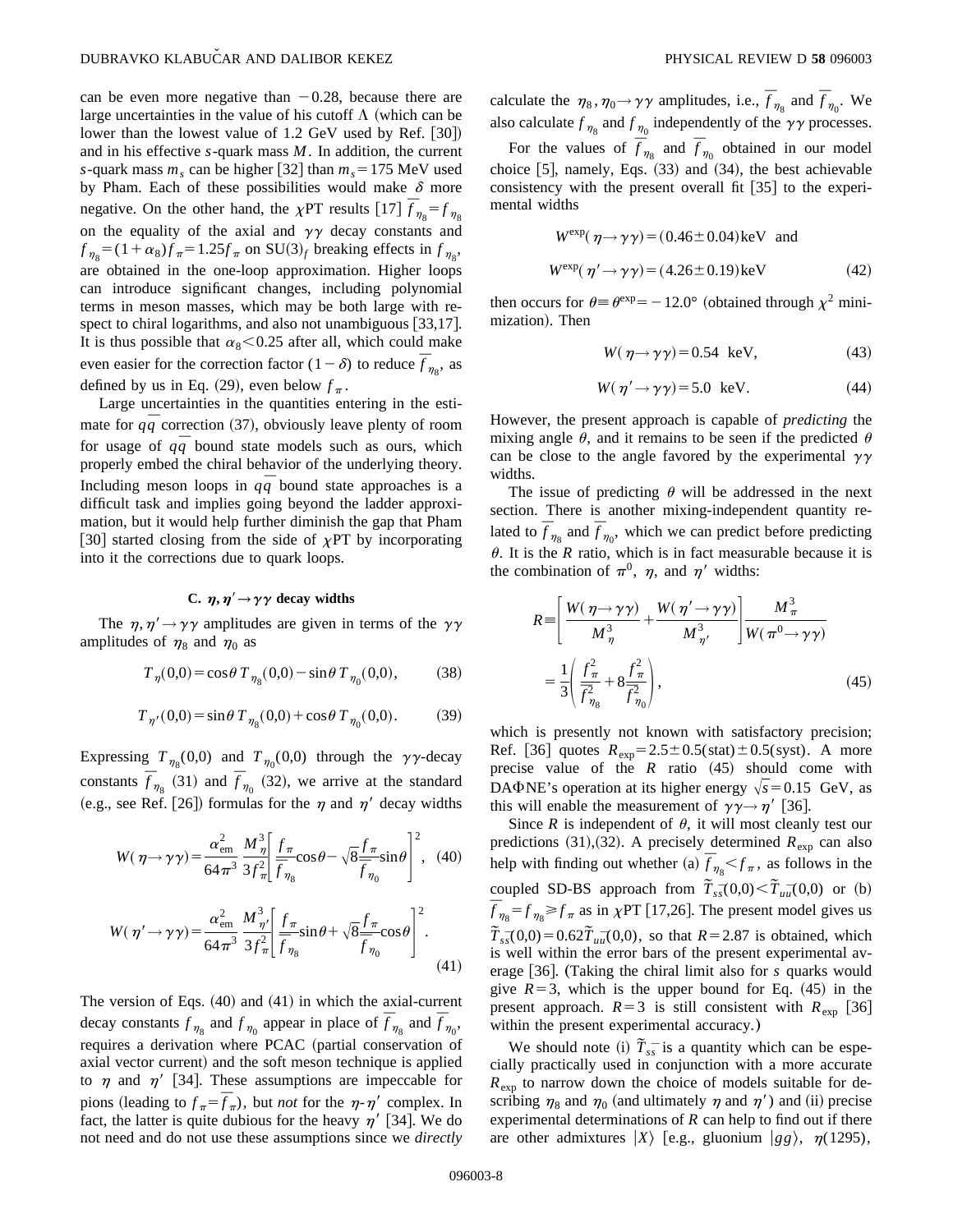$\eta(1440)$  (former *i*),  $\eta_c$ , ... ] to  $\eta$  and  $\eta'$ , on top of the mixture of  $\eta_8$  (10) and  $\eta_0$  (11). We can see both (i) and (ii) if we use our predictions for  $\overline{f}_{\eta_8}$  and  $\overline{f}_{\eta_0}$ , Eqs. (31) and (32), in Eq.  $(45)$ , yielding

$$
R = \frac{25}{9} + \frac{2}{9} \left[ \frac{2\sqrt{2}\pi^2 f_{\pi}}{N_c} \tilde{T}_{s\bar{s}}(0,0) \right]^2, \tag{46}
$$

which shows that in our approach *R* depends only on one *variable*<sup>3</sup> model-dependent quantity  $\tilde{T}_{s\bar{s}}$ . This is because  $\bar{f}_{\eta_8}$ (31) and  $\bar{f}_{\eta_0}$  (32) follow from the fact that, for *any* interaction kernel and resulting propagator and bound state solutions,  $\widetilde{T}_{\pi^0}(0,0) = \widetilde{T}_{u\overline{u}}(0,0) = N_c/(2\sqrt{2}\pi^2 f_\pi)$  in the chiral limit, and that this result remains an excellent approximation for realistic  $m_u$  and  $m_d$  leading to empirical  $M_\pi$ . Therefore, important variations in our predictions for  $\overline{f}_{\eta_8}$  and  $\overline{f}_{\eta_0}$ , and thus *R* (46), can come only from  $\tilde{T}_{s\bar{s}}(0,0)$ . The accuracy of  $\tilde{T}_{s\bar{s}}(0,0)$  depends on the quality of the bound-state solution, but regardless of concrete model choices and results, the general inequality  $\tilde{T}_{u\bar{u}}(0,0) > \tilde{T}_{s\bar{s}}(0,0) > 0$  enables Eq. (46) to provide the bounds  $3 > R > 25/9 = 2.777...$  . Hence, if experiments establish  $R \le 25/9$  by a significant amount, this will most probably indicate that in  $\eta$  and  $\eta'$  there are admixtures (e.g., glueballs) to  $\eta_8$  (10) and  $\eta_0$  (11) which are ''inert'' with respect to the interactions with photons, because this can lower the bound  $R > 25/9$  most efficaciously. We will be able to address this in more detail after the discussion of the mixing, presented in the next section.

### **V. COPING WITH MIXING OF ETAS IN COUPLED SD-BS APPROACH**

The mixing angle  $\theta$  is often inferred from the empirical  $\gamma\gamma$  decay widths of  $\eta$  and  $\eta'$ . This is how we established, in Sec. IV, that  $\theta^{\text{exp}} = -12.0^{\circ}$  is the empirically preferred mixing angle for the values of  $\overline{f}_{\eta_8}$  and  $\overline{f}_{\eta_0}$  obtained in our model, namely, Eqs. (33) and (34). On the other hand, the angle  $\theta$  is predicted by diagonalizing the  $\eta$ - $\eta'$  mass matrix evaluated in the  $\eta_8-\eta_0$  basis, such as the one predicted by our SD-BS approach and given in Eq.  $(47)$  below. Obviously, for a satisfactory model description of the  $\eta$ - $\eta'$  complex, the latter procedure should give the mixing angle close to the angle  $\theta^{\text{exp}}$  required by the  $\eta, \eta' \rightarrow \gamma \gamma$  widths.

In the  $\eta$ - $\eta'$  complex, subtleties arise from the interplay of the mixing due to the  $SU(3)_f$  breaking with the  $U_A(1)$  *gluon* axial ABJ anomaly, which couples to the flavor-singlet  $\eta_0$ and removes the nonet symmetry. (For a simple introduction, see Sec. 12.8 of Ref.  $[2]$  and Secs. III-3, VII-4, and X-3 of Ref.  $[26]$ ). Namely, in the coupled SD-BS approach, where the states with good  $SU(3)_f$  quantum numbers are constructed from the  $f\bar{f}$  bound states ( $f = u, d, s$ ) obtained in



FIG. 2. The annihilation of the  $f\bar{f}$  bound-state vertex  $\Gamma_{f\bar{f}}$  into two gluons and their recombination into the quark-antiquark bound state consisting of possibly different flavors  $f'\overline{f}'$ .

Sec. II, the eta  $(mass)^2$  matrix  $\hat{M}^2$  in the  $\eta_8-\eta_0$  basis  $(10)$ , $(11)$  is given by

$$
\hat{M}^{2} = \begin{bmatrix} M_{88}^{2} & M_{80}^{2} \\ M_{08}^{2} & M_{00}^{2} \end{bmatrix} = \begin{bmatrix} \frac{2}{3} \left( M_{ss}^{2} + \frac{1}{2} M_{\pi}^{2} \right) & \frac{\sqrt{2}}{3} \left( M_{\pi}^{2} - M_{ss}^{2} \right) \\ \frac{\sqrt{2}}{3} \left( M_{\pi}^{2} - M_{ss}^{2} \right) & \frac{2}{3} \left( \frac{1}{2} M_{ss}^{2} + M_{\pi}^{2} \right) \end{bmatrix}
$$
\n(47)

*if* we neglect the gluon anomaly for the moment. In agreement with other cases when the gluon ABJ anomaly is not included, or is turned off, as in  $N_c \rightarrow \infty$  limit (e.g., Refs. [37,26]), the diagonalization of Eq. (47) yields an  $\eta$  degenerate with the pion,  $M_{\eta}^2 = M_{\pi}^2$ , and without the  $s\overline{s}$  component,  $\eta = (1/\sqrt{2})(u\overline{u} + d\overline{d})$ , whereas  $\eta'$  is a pure *ss* pseudoscalar, with  $M_{\gamma}^2 = M_{ss}^2$ . This happens at  $\theta = -54.74^\circ$  and is obviously analogous to the ''ideal'' or ''extreme'' mixing which is known to be a very good approximation for the mixing of the vector mesons  $\omega$  and  $\phi$ . We can thus note in passing that the present approach works well for the mixing of  $\omega$  and  $\phi$ . Nevertheless, this scenario is obviously catastrophic for the  $\eta$ - $\eta'$  system [the U<sub>A</sub>(1) problem], so that gluon anomaly must be incorporated into our SD-BS framework. Doing this on the fundamental level represents a formidable task in any case, a task noone has accomplished yet. Moreover, an interaction kernel in the ladder approximation, such as the simple gluon-exchange one that we have in the present model, is inadequate for this task even in principle. Namely, by definition it does not contain even the simplest annihilation graph of a quark-antiquark pseudoscalar into two gluons (and their recombination into another quarkantiquark pair) contributing to the processes such as the one in Fig. 2. The contribution of the gluon ABJ anomaly operator  $\epsilon^{\alpha\beta\mu\nu}F^a_{\alpha\beta}F^a_{\mu\nu}$  to the  $\eta_0$  mass  $M_{00}$  therefore cannot be captured through a ladder kernel even in the roughest approximation (leaving alone the issue of nonperturbative gluon configurations such as instantons).

Therefore, some additional ingredients or assumptions must be introduced into the present model in order to cope with the  $\eta$ - $\eta'$  system. Since going beyond the ladder approximation is not within the scope of the present work, the following scheme is the most sensible at this level: note that there is a standard way (see, e.g., Refs.  $[2,26]$ ) to account for the anomaly effect by *parametrizing* it through the term  $\lambda_n$ added to the  $\eta_0$  mass, since only this singlet combination  $(11)$  is coupled to the gluon anomaly, so that only its mass is affected by it. This corrects the  $U_A(1)$  problem arising in the

<sup>&</sup>lt;sup>3</sup>As clarified above, getting a reasonable  $f_{\pi}$  first is obligatory for applications to  $\gamma\gamma$  processes.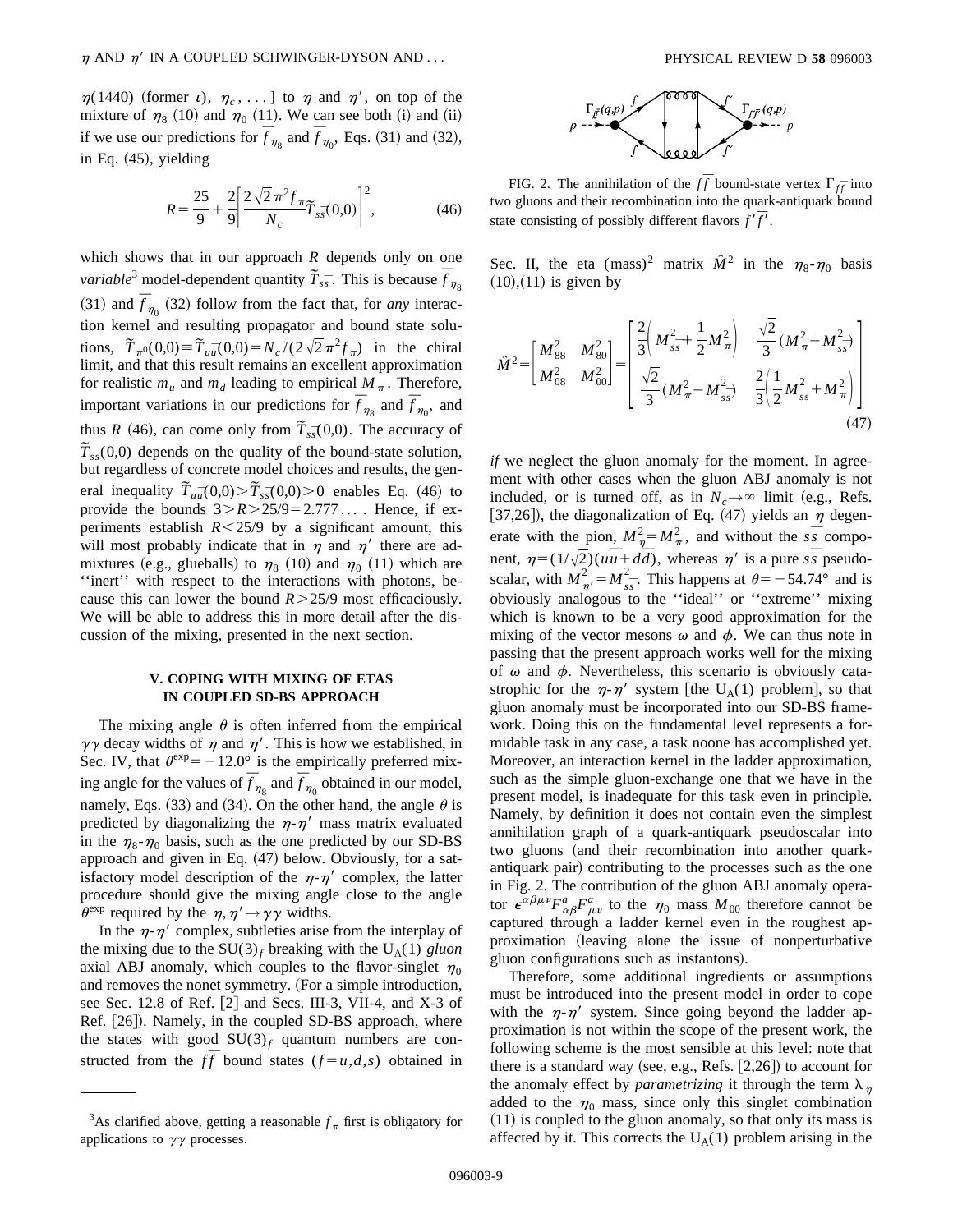mass matrix evaluated with the nonet  $SU(3)_f$  states  $\eta_8$  and  $\eta_0$ . Let us do the same in our mass matrix (47):

$$
M_{00}^2 \to \frac{2}{3} \left( \frac{1}{2} M_{s\bar{s}}^2 + M_{\pi}^2 \right) + \lambda_{\eta}.
$$
 (48)

Of course, parametrizing the effect of the gluon anomaly is far from actually calculating it unambiguously. In particular, the quantities we calculated for the  $\eta_0$  under the assumption of nonet symmetry,  $f_{\eta_0}$  and  $\overline{f}_{\eta_0}$ , are in fact also affected by the coupling of the gluon anomaly to  $\eta_0$ . However, due to the large  $N_c$  arguments, it makes sense to break nonet symmetry only on the level of the mass-shift parameter  $\lambda_n$ while keeping our  $\eta_0$  built of the same  $f\bar{f}$  bound-state vertices as  $\eta_8$ , to which the gluon anomaly does not couple. This is because the gluon anomaly is in the large  $N_c$  limit suppressed [37,26] as  $1/N_c$ , so that in our  $f_{\eta_0}$  and  $\bar{f}_{\eta_0}$  calculated within the nonet scheme, only the contributions of the order  $O(1/N_c)$  are missed. Our scheme is therefore a controlled approximation on the level of large  $N_c$  arguments.

The results obtained below for the mixing-dependent  $\eta$ ,  $\eta' \rightarrow \gamma \gamma$  widths also turn out to be reasonable, providing an *a posteriori* justification for our scheme. In the light of large  $N_c$  arguments, such reasonable results are not accidental and can be expected beforehand.

Let us also note that our assumptions are in fact shared by many other approaches, explicitly or implicitly. For example, Gilman and Kauffman  $[16]$  employ in their analysis nonet symmetry or broken version thereof, pointing out that it is at least implicitly assumed by all who use the quark basis not differentiating between quark states belonging to the singlet from those belonging to the octet. Moreover, imposing the nonet breaking via introducing the additional parameter  $\lambda_{\eta}$  is basically the same way in which nonet symmetry is broken in the chiral perturbation theory ( $\chi PT$ ). In  $\chi PT$ , one faces the problem of how to incorporate  $\eta_0$ , shifted upwards in mass by the gluon anomaly, into the scheme that should involve Goldstone pseudoscalar mesons. Bijnens, Bramon, and Cornet  $[27]$  comment on the problems encountered when working with this ninth state, but stick to what they did earlier [38], namely, including  $\eta_0$  ( $\eta_1$  in their notation) "in a simple nonet-symmetry context". Their Ref. [38] conveniently parametrized the nonet of (pseudoscalar) Goldstone bosons in terms of nine fields entering in the lowest order Lagrangian consistent with current algebra and explicit breaking by the quark masses, but the effect of the breaking of U(1)<sub>A</sub> is included only via *an extra mass term* for  $\eta_0$ . This is justified if one relies on large  $N_c$  arguments, since  $\eta_0$ is indeed a Goldstone boson in the limit  $N_c \rightarrow \infty$  [39,26], and then  $\eta_0$  mass is introduced as an extra parameter on top of that, which basically corresponds to our scheme.

Precisely in the light of  $\chi$ PT, our result (34) for  $\bar{f}_{\eta_0}$  appears very reasonable in spite of missing the contributions of  $O(1/N_c)$ , supporting our relying on the nonet symmetry scheme. Namely, it is in excellent agreement with the results of  $\chi$ PT, being right between  $\overline{f}_{\eta_0} \approx 1.1 f_\pi$  quoted by Ref. [27] and  $\bar{f}_{\eta_0} = (1.04 \pm 0.04) f_{\pi}$  of Ref. [17]. Finally, the robustness of our  $\gamma\gamma$  amplitudes to kernel variations, resulting from the good chiral features of the SD-BS approach (as explained in Sec. IV B), also supports our scheme.

We therefore pursue the procedure of removing the  $U_A(1)$ problem by lumping the effects of the gluon anomaly into a single  $\eta_0$ -mass shift parameter  $\lambda_n$  as in Eq. (48). Then, with our result  $M_{ss}$ <sup>=</sup>0.721 GeV, and with the experimental pion mass  $M_{\pi0}$ =0.135 GeV (which the present SD-BS approach readily reproduces when the strict chiral limit is relaxed  $[5]$ ), and with the choice  $\lambda_n=1.165$  GeV<sup>2</sup>, we get  $\theta=-12.7^\circ$ , which is very close to  $\theta^{\text{exp}} = -12.0^{\circ}$  favored by the empirical  $\gamma\gamma$  widths. Moreover, we then reproduce the experimental value of the  $\eta$  mass,  $M_{\eta} = M_{\eta}^{\text{exp}} = 0.547 \text{ GeV}$ . Admittedly, the  $\eta'$  mass is then somewhat too high,  $M_{\eta'} = 1.18$  GeV. Of course, we could in principle pick such a value of  $\lambda_n$ , that this other mass  $M_{\eta}$  would be reproduced, or still another value ( $\lambda_{\eta}$ =0.677 GeV<sup>2</sup>) to reproduce empirical  $M_{\eta}^2$  $+ M_{\eta'}^2$ . Naturally,  $M_{\eta}$  would then be spoiled, but this is not the main reason why the two latter possibilities are disfavored in the present approach. The main problem is that they yield so negative values of the mixing angle ( $\theta$ = -21.4° when  $M_{\eta}^2 + M_{\eta'}^2$  is fitted, and  $\theta = -22.8^\circ$  when  $M_{\eta'}^2$  is fitted to experiment), that they are incompatible with the present approach. In the present model  $[5]$ , so negative mixing angles obviously yield unacceptable  $\gamma\gamma$  widths, since the empirical  $\gamma \gamma$  widths favor the mixing angle  $\theta^{\text{exp}} = -12.0^{\circ}$ , and this speaks in favor of the first possibility,  $\lambda_{\eta}$ = 1.165 GeV<sup>2</sup>, leading to  $\theta$ = -12.7°  $\approx \theta^{\exp}$ . Still, this  $\theta^{\exp}$  $=$  -12.0° is the consequence of the particular model choice [5] which led to the values (33) and (34) for  $\overline{f}_{\eta_8}$  and  $\overline{f}_{\eta_0}$ , respectively. Although we explained in the previous section why  $\tilde{T}_{s\bar{s}}$  (and consequently  $\overline{f}_{\eta_8}$  and  $\overline{f}_{\eta_0}$ ) must be relatively stable to model kernel variations, it is desirable to have a criterion which is even less model dependent. And indeed, we do have a reason why the coupled SD-BS approach *in general* prefers the first procedure leading to larger values of  $\lambda_n$  and, consequently, less negative values of  $\theta$ . Namely, it turns out that since in the coupled SD-BS approach  $\overline{f}_{\eta_8}$  $\leq f_\pi$  for any realistic value of strange quark mass, the consistency with the experimental  $\eta, \eta' \rightarrow \gamma \gamma$  widths is possible in this approach only for mixing angles less negative than roughly  $-15^\circ$ . This is easily seen, for example, in Fig. 1 of Ball *et al.* [40], where the values of  $\overline{f}_{\eta_{8(0)}}/f_{\pi}$  consistent with experiment are given as a function of the mixing angle  $\theta$ . [It does not matter that they in fact plotted  $f_{\eta_{8(0)}}/f_{\pi}$  and not  $\bar{f}_{\eta_{8(0)}}/f_{\pi}$ . Namely, they used Eqs. (40),(41) for comparison with the experimental  $\gamma\gamma$  widths, just with  $f_{\eta_{8(0)}}/f_{\pi}$  instead of  $\overline{f}_{\eta_{8(0)}}/f_{\pi}$ , so that the experimental constraints displayed in their Fig. 1 apply to whatever ratios are used in these expressions.] On the other hand, the more negative values  $\theta \leq -20^{\circ}$  give good  $\eta, \eta' \rightarrow \gamma \gamma$  widths in conjunction with the ratio  $\overline{f}_{\eta_8}/f_{\pi} = 1.25$  obtained by Ref. [17] in  $\chi$ PT. However, our approach belongs among constituent quark ones. In the next section we discuss why considerably less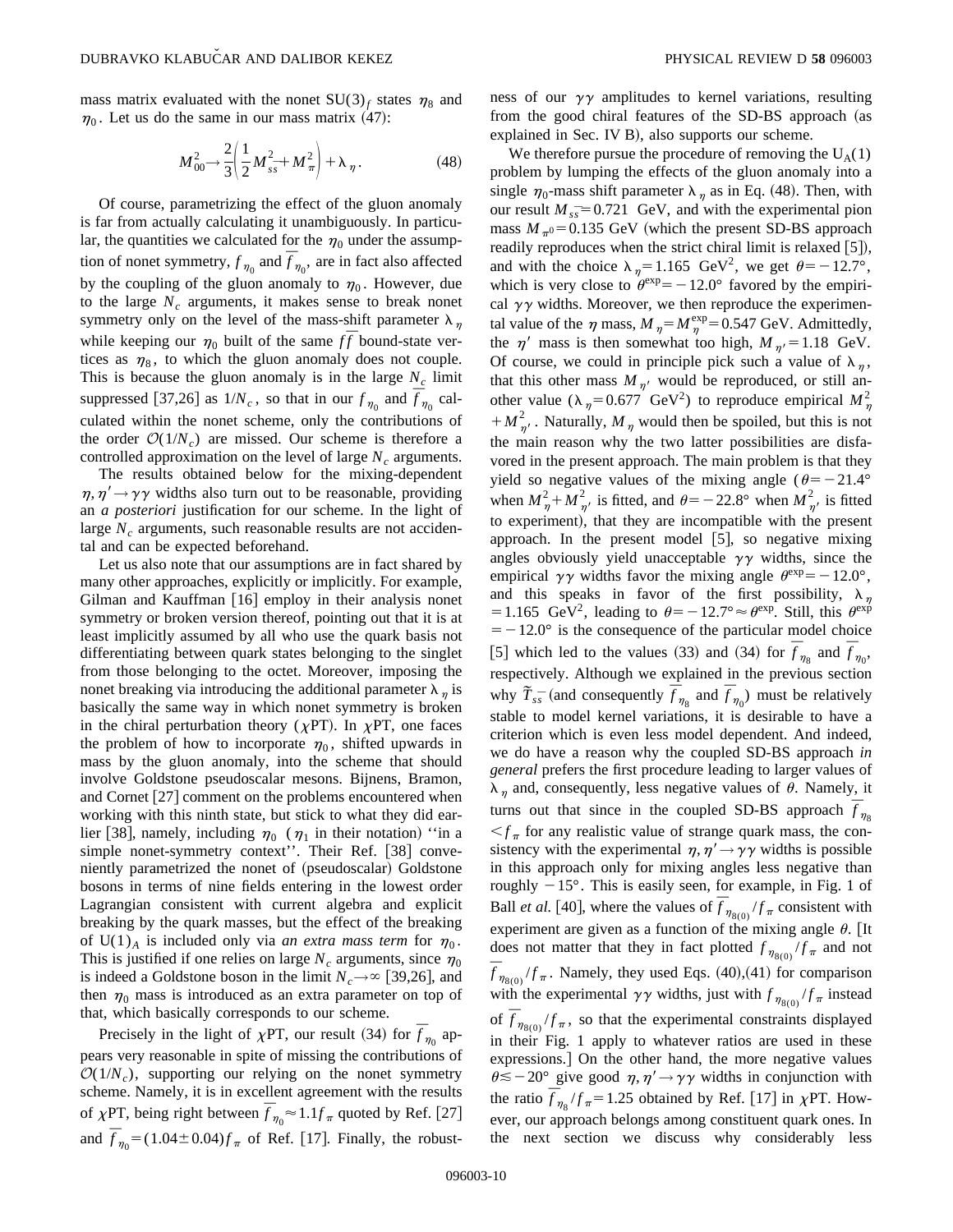negative angles,  $\theta \approx -14^{\circ} \pm 2$  [41], are natural for constituent quark approaches in general.

The procedure leading to  $\theta$ = -12.7° is also corroborated by the results of some different approaches, most notably, by the results of the instanton liquid model, where one can actually calculate the gluon anomaly mass shift instead of parametrizing it. As Shuryak  $[42]$  pointed out, the instantoninduced interaction leads simultaneously to both light pion and heavy  $\eta'$ , i.e., the dynamics provided by instantons can take care of the effects of the *gluon* axial anomaly *and* provide the light pseudoscalars as the Goldstone bosons of  $D<sub>X</sub>SB$ . While the instanton-induced interaction may therefore be the main candidate which in the future one may try to include in the interaction kernel of the coupled SD-BS equations, the results of Alkofer *et al.* [43] in the framework of the instanton liquid model have already indicated that such an inclusion could easily lead to a *calculated*  $\lambda_n$  similar to its present *parametrized* value. Namely, Alkofer *et al.* [43] find that due to instantons, the  $U(1)<sub>A</sub>$ -anomalous contribution  $(2N_f/f)N/V$  must be added to the  $\eta$ - $\eta'$  mass matrix. This term, corresponding to our  $\lambda_n$ , also has the value very close to our  $\lambda_n=1.165$  GeV<sup>2</sup>; it is equal to approximately 1.1 GeV<sup>2</sup> for their standard instanton density  $N/V = 1$  fm<sup>-4</sup> and their pseudoscalar decay constant  $f = 91$  MeV. (Number of flavors  $N_f$ =3.) This gives them  $\theta \approx -11.5^\circ$ ,  $M_n \approx 0.527$ GeV, and  $M_{\eta} \approx 1.172$  GeV, which is very similar to our results.

### **A. Values of the mixing-dependent quantities**

Once the mixing angle  $\theta$  has been fixed, the predictions for the axial  $\eta$  and  $\eta'$  decay constants are found from Eqs. (18),(19).  $\theta = -12.7^\circ$  implies  $f_\eta = 112.6$  MeV and  $f_{\eta'}$  = 117.1 MeV. This agrees almost perfectly with Scadron's [44] estimates  $f_{\eta} \approx 1.22 f_{\pi}$  and  $f_{\eta'} \approx 1.28 f_{\pi}$  obtained from the GT relations at the quark level for the strange-tononstrange constituent mass ratio  $\mathcal{M}_s / \mathcal{M}_{ud} \approx 1.5$  (and for  $\theta$ advocated by Scadron [44], which is, interestingly, the same as our favored  $\theta = -12.7^{\circ}$ .) However, these values are somewhat higher than the experimental values  $f_{\eta}^{\exp} = 94 \pm 7$ MeV [45] or 79±9 MeV [46] and  $f_{\eta'}^{\text{exp}} = 89 \pm 5$  MeV [45] or  $96\pm8$  MeV [46], deduced (under certain theoretical assumptions discussed below) by CELLO [45] and TPC/2 $\gamma$  [46] Collaborations from the  $Q^2$  dependence of their measured  $\eta(\eta')\gamma^{\star}\gamma$  transition form factors  $T_{\eta(\eta')}(0,-Q^2)$  (in our notation), where  $k'^2 = -Q^2 \neq 0$  is the momentum-squared of the spacelike off-shell photon  $\gamma^*$ . The same TPC/2 $\gamma$  reference [46] quotes also another pair of experimental values  $f_{\eta}^{(exp2)} = 91 \pm 6$  MeV and  $f_{\eta'}^{(exp2)} = 78 \pm 5$  MeV, which were obtained from the experimental decay amplitudes into two on-shell photons under the assumption that one can write  $T_{\eta(\eta')}(0,0)=1/4\pi^2 f_{\eta(\eta')}$  in analogy with the axial anomaly result (28) for the pion. However, because of the large *s*-quark mass, as well as the masses of  $\eta$  and  $\eta'$  which are, respectively, 4 and 7 times larger than the pion mass, this procedure can yield only a rough qualitative estimate.

On the other hand, our value of  $f_n$  is much closer not only to Scadron's [44] estimates and to the value  $f_n = 114$ 

TABLE I. Comparison of the calculated  $\gamma\gamma$  decay widths (in eV) of  $\pi^0$ ,  $\eta$ , and  $\eta'$  with their average experimental widths, as well as the experimental widths  $W_{\text{NEW}}^{\text{exp}}$  obtained when only more recent measurements are taken into account. The widths are calculated using the empirical masses in the phase-space factors in conjunction with calculated amplitudes. The tabulated  $\eta$  and  $\eta'$  calculated widths correspond to the case when their mixing adjusts the mass of  $\eta$  to its empirical mass.

| P       | $W(P\rightarrow \gamma\gamma)$ | $W^{\text{exp}}(P \rightarrow \gamma \gamma)$ | $W_{\text{NEW}}^{\text{exp}}(P \rightarrow \gamma \gamma)$ |
|---------|--------------------------------|-----------------------------------------------|------------------------------------------------------------|
| $\pi^0$ | 7.7                            | $7.74 \pm 0.56$                               | not applicable                                             |
| $\eta$  | $0.56 \times 10^{+3}$          | $(0.46 \pm 0.04) \times 10^{+3}$              | $(0.51 \pm 0.026) \times 10^{+3}$                          |
| n'      | $4.9 \times 10^{+3}$           | $(4.26 \pm 0.19) \times 10^{+3}$              | $(4.53 \pm 0.59) \times 10^{+3}$                           |

MeV of an approach  $[6]$  somewhat related to ours, but also to the model-independent result of  $\chi PT$ , that  $f_n$  $=1.02 f_{\pi} (f_K/f_{\pi})^{4/3}$  [47]. For the experimental ratio  $f_K/f_{\pi}$  $=1.22\pm0.01$ , this gives  $f<sub>n</sub>=(1.3\pm0.05)f<sub>n</sub>=120\pm5$  MeV [47], for which both CELLO [45] and TPC/2 $\gamma$  [46] results are too low.

The experimental values  $f_{\eta}^{\text{exp}}$  and  $f_{\eta'}^{\text{exp}}$  were extracted from the CELLO [45] and TPC/2 $\gamma$  [46] data on the transition form factors  $T_{n(n')}(0,-Q^2)$  assuming that the pole mass  $\Lambda_{n(n')}$ parametrizing their fit to the data, can be identified with  $2\pi\sqrt{2}f_{\eta(\eta')}$ . Then, the pole fits to the data could smoothly join (as  $Q^2 \rightarrow \infty$ ) the perturbative QCD prediction [48] for  $T_{\eta(\eta')}(0,-Q^2)$ , i.e., the pole fits would then agree not only with the QCD asymptotic form  $1/Q^2$ , but also with its coefficient. However, note that the values of  $f_{\eta}^{\text{exp}}$  and  $f_{\eta'}^{\text{exp}}$  quoted above, are *all* close to  $m_p/(2\pi\sqrt{2})=86.4$  MeV, indicating that a connection with the vector-meson dominance interpretation (that  $\Lambda_{\eta(\eta')} \approx m_{\rho}$ ) [45,46] may indeed exist at the investigated range of  $Q^2$ . On the other hand, since Gasser and Leutwyler's model-independent calculation [47], Scadron's [44] GT estimates, Burden *et al.* [6], and the present approach, all agree that  $f_{\eta(\eta')}$  should be noticeably larger than  $f_{\pi}$ , the extraction of  $f_{\eta}^{\exp}$  and  $f_{\eta'}^{\exp}$  from the transition form factors  $T_{n(\eta')}(0,-Q^2)$  probably cannot be done accurately at the ranges of  $Q^2$  investigated so far. That this is indeed so, is indicated by the experimental value [35]  $f_{\pi^0} = 84.1$  $\pm 2.8$  MeV  $\left[\approx m_{\rho}/(2\pi\sqrt{2})\right]$  again], extracted by the same method. The central value is 10% below well established  $f_{\pi}^{\text{exp}}$  = 92.4 ± 0.3 MeV. This cannot be explained by the small isospin violation, indicating that  $f_{\eta}^{\text{exp}}$  and  $f_{\eta'}^{\text{exp}}$  could have been underestimated too.

Our predictions for the  $\eta$  and  $\eta'$  two-photon widths are also totally fixed now, being given by our  $\overline{f}_{\eta_8}$  and  $\overline{f}_{\eta_0}$  used in Eqs.  $(40)$  and  $(41)$ , without any additional parameters to adjust. Our preferred angle  $\theta$ = -12.7° leads to the predictions  $(dis played also in Table I)$ 

$$
W(\eta \to \gamma \gamma) = 0.561 \text{ keV}, \tag{49}
$$

$$
W(\eta' \to \gamma \gamma) = 4.913 \text{ keV.}
$$
 (50)

These predictions are at first sight not very successful since, according to Table I, our best predictions overshoot the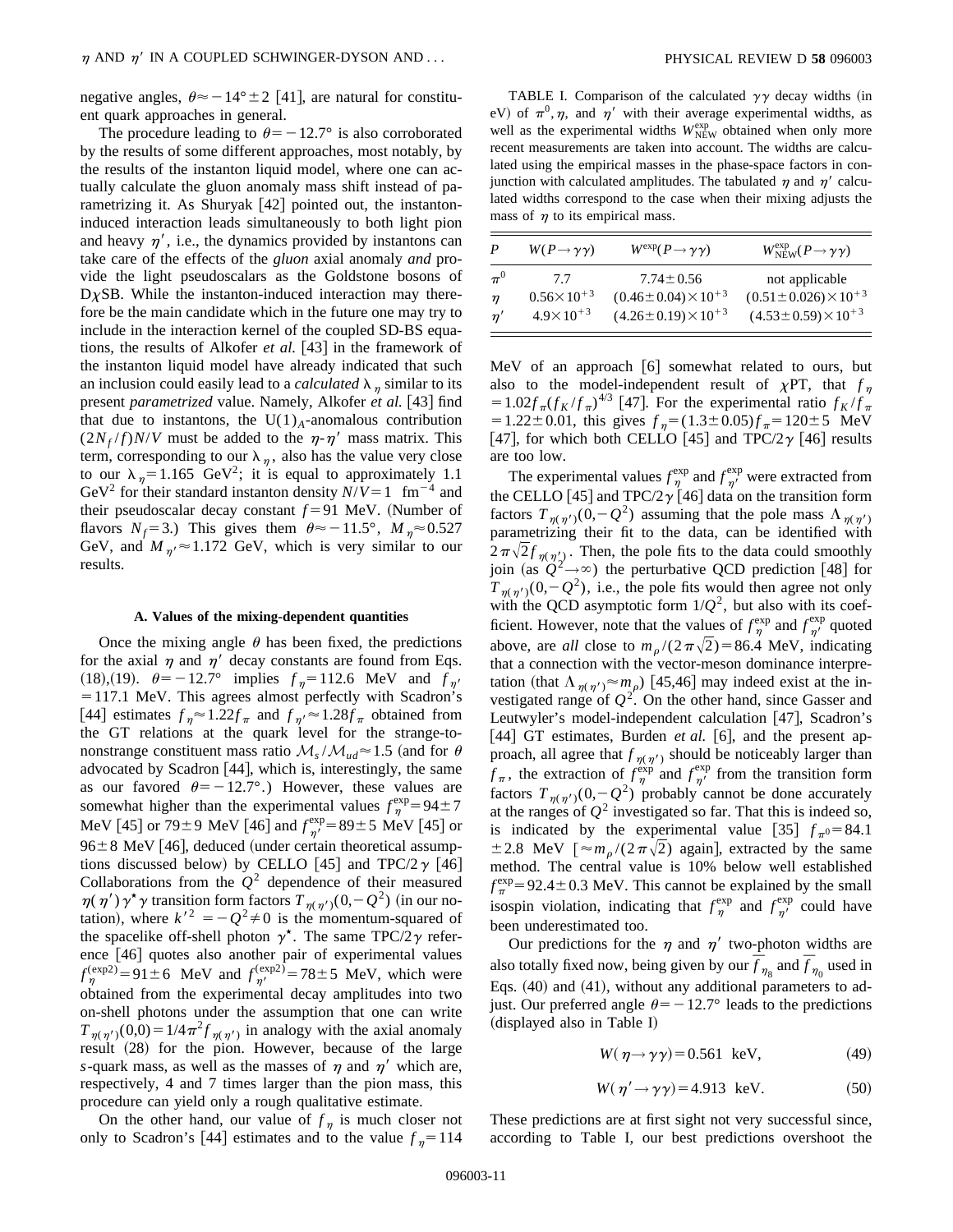present [35] experimental averages (42) for  $\eta, \eta' \rightarrow \gamma \gamma$  by some 20%. However, we should not be dissatisfied with these results because of the following.

 $(a)$  Ball *et al.* [40] and, in effect, Review of Particle Properties itself  $[35]$  (referring to the note on p. 1451 of  $[32]$ ), suggest that only the more recent data on  $\eta, \eta' \rightarrow \gamma \gamma$  should be retained, whereby the presently "official" values (42) are modified to  $[32,40]$ 

$$
W_{\text{NEW}}^{\text{exp}}(\eta \rightarrow \gamma \gamma) = (0.510 \pm 0.026) \text{ keV}, \quad (51)
$$

$$
W_{\text{NEW}}^{\text{exp}}(\eta' \rightarrow \gamma \gamma) = (4.53 \pm 0.59) \text{ keV}, \tag{52}
$$

and these experimental values agree much better with our predictions.

(b) We did not vary any model parameters, but used the parameters obtained from the broad fit of Ref.  $[5]$  to the meson spectrum and pseudoscalar decay constants. This fit did not include  $\eta$ - $\eta'$  system in any way, so that everything we calculated for it is pure prediction.

### **B. A side issue: speculations about other admixtures**

In the present approach,  $\eta_0$  and  $\eta_8$  (and consequently  $\eta$ and  $\eta'$ ) are constructed exclusively of the ground state pseudoscalar  $q\bar{q}$  bound states. Nevertheless, additional admixtures have often been speculated, notably glueballs. Farrar  $[49]$  points out that experiments appear to indicate that there is a glueball-like pseudoscalar which is much lighter than estimated by quenched lattice calculations, thus motivating us to speculate on the consequences of such admixtures. We do *not* have at this point the ambition to include such additional admixtures in our approach. However, we can look into some of the consequences that such admixtures would have by simply *assuming* that they were present in addition to the quarkonium  $\eta_0$  and  $\eta_8$  as constructed in this paper.

Take, for example, the simplest and most usual assumption [26], that only the SU(3)<sub>f</sub>-singlet (11) can be significantly modified in this way:

$$
|\eta_0\rangle \rightarrow \frac{\cos\varphi}{\sqrt{3}} (|u\overline{u}\rangle + |d\overline{d}\rangle + |s\overline{s}\rangle) + \sin\varphi |X\rangle, \qquad (53)
$$

where  $\varphi$  is the new mixing angle, a new parameter expressing the assumed strength of the unspecified admixture  $|X\rangle$ into  $\eta_0$ .

If  $|X\rangle$  is a state that does not couple to photons directly (e.g., gluonium  $|gg\rangle$ ), the results for  $\gamma\gamma$  decays will be modified in a particularly simple way: in formulas  $(30)$ ,  $(40)$ ,  $^{41}$ , and  $^{45}$ , one should just replace  $1/\bar{f}_0$  by  $\cos\varphi/\bar{f}_0$ . This can reduce  $R$  (46) strongly, as the largest term in Eq. (46), 25/9, would then be modified to  $25/27 + \cos^2 \varphi 50/27$ .

We should also note that such an admixture  $(53)$  would help to fit the masses of both  $\eta$  and  $\eta'$  to their experimental values precisely—thanks to the new free parameter  $\varphi$ , of course. Equation  $(53)$  modifies elements of the mass matrix to

$$
M_{80}^2 \to \cos\varphi \frac{\sqrt{2}}{3} (M_{\pi}^2 - M_{ss}^2),
$$
 (54)  

$$
M_{00}^2 \to \cos^2\varphi \frac{2}{3} \left( \frac{1}{2} M_{ss}^2 + M_{\pi}^2 \right) + \tilde{\lambda}_{\eta},
$$
 (55)

where  $\tilde{\lambda}_{\eta} = \lambda_{\eta} + \sin^2 \varphi M_X^2$  takes the place that  $\lambda_{\eta}$  has for  $\varphi$  $=0$ . If  $|X\rangle$  is not a single state, but a mixture of various states, its mass  $M_X$  has the meaning of an effective mass.

The experimental masses  $M_{\eta}$  = 547 MeV and  $M_{\eta'}$  = 958 MeV, as well as the  $\eta$ - $\eta'$  mixing angle  $\theta$ = -17.1°, are then obtained for  $\varphi$ =42.43° and  $\tilde{\lambda}_{\eta}$ =(0.873 GeV)<sup>2</sup>. Nevertheless, it turns out that the fit to the data is still not improved as much as one would expect when an additional free parameter is introduced, so that we did not detect indications for the need for an admixture of such states to what we have in the present model. For example, our *R*-ratio then drops to *R*  $=1.80$ . This is much further from the present central experimental value than *R* predicted by our approach without glueballs, but just in case data from future precision measurements strongly violate our bound on the *R* ratio, it is important to point out that, at least from the standpoint of our approach, such a violation would be a strong indication of the presence of some ''inert'' admixture, such as gluonium. At present, however, the data are consistent with the bound *R*.25/9 following generally from the SD-BS approach without gluonium admixture, and even favor the value  $R=2.87$ following from the present concrete model choice  $[5]$  without glueballs, over the value with the admixture quoted above. Moreover, the  $\eta \rightarrow \gamma \gamma$  width with the gluonium admixture improves only marginally, by 4%, while the  $\eta' \rightarrow \gamma \gamma$  width gets *spoiled* by more than a factor of 2.

We therefore conclude that we found no indication that admixtures of glueballs, or other states with similar effects on  $\gamma\gamma$  decays, would be favored by the present experimental data. Consequently, there is no strong motivation for enlarging the present framework by finding solutions for pseudoscalar glueballs and treating them on the same footing as our pseudoscalar  $q\bar{q}$  bound states. [It is amusing that  $\varphi$  $=42.43^{\circ}$  in conjunction with the vanishing gluon anomaly contribution  $\lambda_n=0$  implies  $M_X=1.294$  GeV—practically the same as the mass of  $\eta(1295)$ . However, this can only be viewed as accidental at this point.]

#### **VI. SUMMARY, DISCUSSION, AND CONCLUSIONS**

The relativistically covariant constituent  $q\bar{q}$  bound-state model [5] used here is consistent with current algebra because it incorporates the correct chiral symmetry behavior thanks to  $D\chi SB$  obtained in an, essentially, Nambu–Jona-Lasinio (NJL) fashion, but the model interaction is less schematic. Notably, when care is taken to preserve WTI of QED, it reproduces (in the chiral limit even analytically and independently of the internal meson structure) the Abelian axial anomaly results, which are otherwise notoriously difficult to reproduce in bound-state approaches (as illustrated by, e.g., Ref. [22] and especially references therein). Observables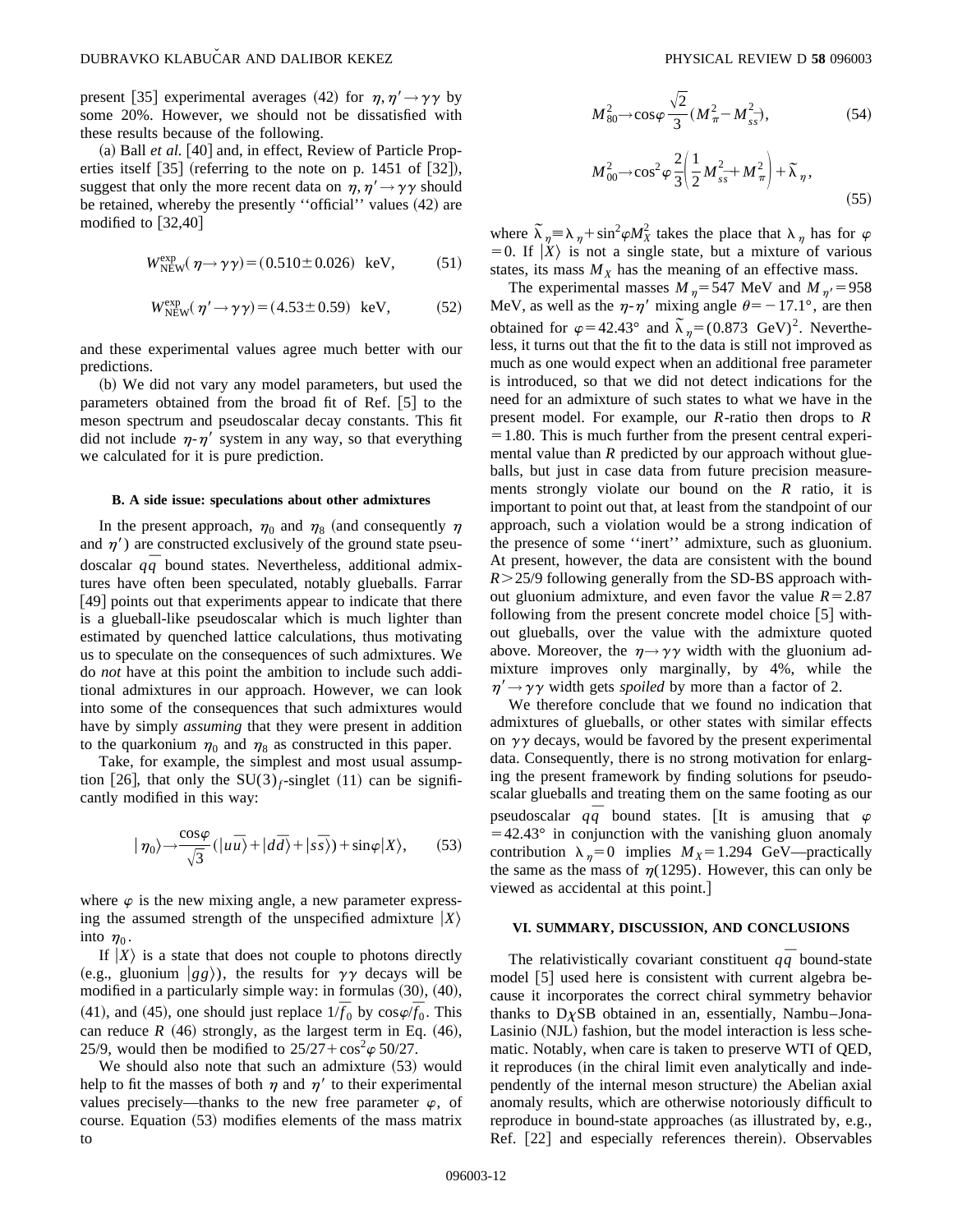such as meson masses,  $f_{\pi}$ ,  $f_K$ ,  $f_{\eta}$ ,  $f_{\eta'}$  and  $\gamma\gamma$ -decay amplitudes can be calculated without additional parameters after an *Ansatz* has been made for the gluon propagator entering in the SD-BS equations, which are consistently coupled in the generalized (or improved) rainbow-ladder approximation (in the terminology of, e.g., Refs.  $[2]$  or  $[7]$ ). However, to avoid the U(1)<sub>A</sub> problem in the  $\eta$ - $\eta'$  complex, we have to introduce an additional parameter  $\lambda_{\eta}$  representing the contribution of the gluon axial anomaly to the mass of  $\eta_0$ , in analogy with the similar  $\eta_0$ -mass parameter in the  $\chi$ PT Lagrangian in Ref. [38], for example. Since the gluon anomaly contribution vanishes in the large  $N_c$  limit as  $1/N_c$ , our  $q\bar{q}$  bound-state pseudoscalar mesons behave in the  $N_c \rightarrow \infty$  and chiral limits in the same way as those in  $\chi PT$  (e.g., see Refs. [47] or  $[26]$ : as the strict chiral limit is approached for all three flavors, the SU(3)<sub>f</sub> octet pseudoscalars *including*  $\eta$  become massless Goldstone bosons, whereas the  $\eta'$  mass is of order  $1/N_c$  since it is purely due to the gluon anomaly. In the  $N_c$ →  $\infty$  limit with nonvanishing quark masses, the "ideal" mixing takes place so that  $\eta$  consists of  $u$ , *d* quarks only and becomes degenerate with  $\pi$ , whereas  $\eta'$  is the pure *ss* pseudoscalar. In our bound-state approach,  $f_{\pi}$ ,  $\overline{f}_{\eta_8}$ ,  $\overline{f}_{\eta_0}$ , as well as  $f_{\eta_8}$ ,  $f_{\eta_0}$  and  $f_{\eta}$  and  $f_{\eta'}$ , are *all* calculated quantities, while most other theoretical frameworks treat at least one of them,  $\bar{f}_{\eta_0}$ , as a free parameter (fixed together with  $\theta$  from the experimental widths of  $\eta$ ,  $\eta' \rightarrow \gamma \gamma$ ).

Our prediction  $f_{\eta_8}/f_{\pi} = 1.31$  agrees rather well with  $f_{\eta_{\rm e}}/f_{\pi} = 1.25$  of  $\chi$ PT [17]. Nevertheless, this one-loop  $\chi$ PT calculation also lead to the identification of their axialcurrent and  $\gamma \gamma$ -decay constants,  $f_{\eta_8} = \overline{f}_{\eta_8}$ , which differs from our results on  $\eta_8$ . More precisely, the observation that for realistic *s*-quark masses,  $\tilde{T}_{s\bar{s}}(0,0) < \tilde{T}_{\pi^0}(0,0)$  always holds in the coupled SD-BS approach, leads to  $\frac{3}{5} f_{\pi} < \overline{f}_{\eta_{8}}$  $\leq f_{\pi}$  and  $f_{\pi} < \bar{f}_{\eta_0} < \frac{6}{5} f_{\pi}$ . These inequalities hold irrespective of the model parameters or the quality of the interaction kernel.  $\overline{f}_{\eta_8} = f_{\pi} = \overline{f}_{\eta_0}$  is realized in the chiral limit, whereas the opposite bounds are approached when the *s*-quark mass grows huge, leading to the decrease of  $\tilde{T}_{s\bar{s}}(0,0)/\tilde{T}_{\pi^0}(0,0)$ . There is no disagreement with  $\chi$ PT regarding  $\overline{f}_{\eta_0}$ , either concerning the general bound  $f_{\pi} < f_{\eta_0} < \frac{6}{5} f_{\pi}$  of the coupled SD-BS approach, or our result obtained using the concrete model of Ref. [5], namely,  $\overline{f}_{\eta_0}/f_{\pi} = 1.067$ . This agrees well with the values found in  $\chi$ PT [17,27]. The apparent contradiction between the results of the coupled SD-BS approach on  $f_{\pi}/\overline{f}_{\eta_8}$ , and the corresponding results of  $\chi PT$  was discussed in detail in Sec. IV B. Let us now address the intimately related issue of different preferred mixing angles in these respective approaches.

In conjunction with the updated experimental widths  $^{111}$ ,  $^{121}$ ,  $^{131}$ ,  $^{151}$ ,  $^{161}$ ,  $^{161}$ ,  $^{161}$ ,  $^{161}$ ,  $^{161}$ ,  $^{161}$ ,  $^{161}$ ,  $^{161}$ ,  $^{161}$ ,  $^{161}$ ,  $^{161}$ ,  $^{161}$ ,  $^{161}$ ,  $^{161}$ ,  $^{161}$ ,  $^{161}$ ,  $^{161}$ ,  $^{161}$ ,  $^{161}$ ,  $^{161}$ ,  $^{161$ is compatible with the mixing angles which are less negative than  $\theta \approx -15^{\circ}$ . For our concrete model choice [5] and the

resulting values (33), (34) of  $\overline{f}_{\eta_8}$  and  $\overline{f}_{\eta_0}$ , the favored value of  $\theta$  is between the values accepted until the mid 1980s, namely,  $\theta \approx -10^{\circ}$  determined from the SU(3)<sub>f</sub> breaking given by the Gell-Mann–Okubo mass formula, and the lowest of the values  $\theta \in [-17^{\circ}, -20^{\circ}]$  favored nowadays  $[40,16,17,47]$ .

In order to see that the mixing angles considerably less negative than those in  $\chi$ PT ( $\theta \sim -20^{\circ}$ ) are a natural and expected prediction in a constituent approach such as ours, it is instructive to recall the paper of Bramon and Scadron  $[41]$ where the mixing angle of  $\theta = -14^{\circ} \pm 2^{\circ}$  follows from a rather exhaustive set of data if the  $SU(3)_f$  breaking is taken into account in terms of the *constituent* quark mass ratio  $M_s/M_{ud} \approx 1.4-1.5$ . SU(3)<sub>f</sub>-breaking ratios somewhere around this interval are considered realistic because they lead to good descriptions of many hadronic properties in numerous dynamical models; notably, close to this interval is also the ratio ( $\approx$ 1.63) of the constituent masses  $B_f(0)/A_f(0)$ generated by  $D\chi SB$  in Jain and Munczek's approach. Bramon and Scadron [41] extracted their average  $\theta = -14^{\circ}$  $± 2°$  from the strong interaction tensor *T→PP* decays, and the vector  $V \rightarrow \gamma P$  and pseudoscalar  $P \rightarrow \gamma \gamma$  radiative decays. [When extracted just from  $\eta, \eta' \rightarrow \gamma \gamma$  pertinent here, and other SU(3)*<sup>f</sup>* breaking-ratio-dependent *radiative* decays, their angle is even lower,  $-11^{\circ} \pm 2.4^{\circ}$ .] They point out that more negative values  $\theta \sim -20^{\circ}$  in the  $\chi$ PT framework are due to the way of implementing the  $SU(3)_f$  breaking (through the values of the decay constants  $f_{\eta_8}$  and  $f_{\eta_0}$ ), differing from that in the constituent-quark approaches.

Now, our  $SU(3)_f$ -breaking is fixed by Jain and Munczek's  $[5]$  choice of parameters, so that our calculated value of  $\theta$  varies only if we vary  $\lambda_n$  which parametrizes the effects of the gluon anomaly. In light of Bramon and Scadron's  $[41]$ observations discussed above, and the fact that that our  $SU(3)_f$  breaking leads to the ratio of strange-to-nonstrange constituent masses of 1.63, it is understandable and expected that our constituent approach should give a reasonably good description of  $\eta$ ,  $\eta' \rightarrow \gamma \gamma$  for angles less negative than in  $\chi$ PT; i.e., it is no longer surprising that our preferred angle turned out to be  $\theta$ = -12.7°. However, it is not only that these values are the preferred ones in our presently chosen model  $|5|$  because they are more empirically successful than other values. In addition to that, since in the coupled SD-BS approach  $\bar{f}_{\eta_s} < f_{\pi}$  rather generally (for any realistic value of strange quark mass), the consistency with the experimental  $\eta$ ,  $\eta' \rightarrow \gamma \gamma$  widths is possible, in our approach, only for mixing angles less negative than roughly  $-15^{\circ}$ , as already pointed out above.

That all this is in qualitative agreement with what was known from relatively simple-minded constituent-quark models even before the analysis of Ref.  $[41]$  can be seen, e.g., from Zieliński's review [50] on radiative decays of mesons. He observed that in the scenarios that related apparent suppressions of radiative decays of strange mesons to a larger mass of the *s* quark, a significant suppression of the annihilation amplitude of  $s\overline{s}$  pairs into two photons was also expected, and with the latter suppression of order 0.5 relative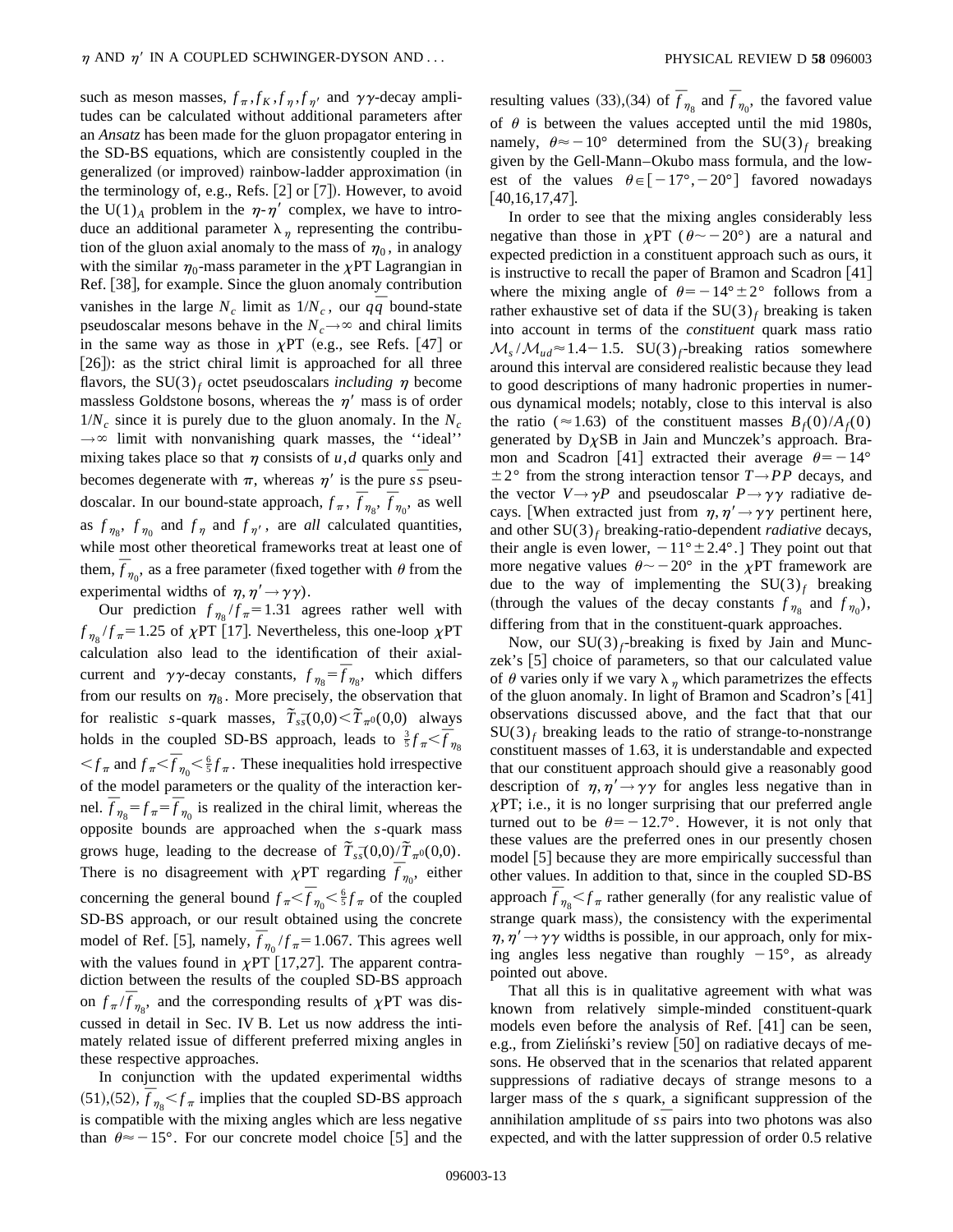to annihilation amplitudes of nonstrange quarks (relevant, e.g., to the model of Ref.  $[51]$ ), the two-photon widths of both  $\eta$  and  $\eta'$  could (however, roughly) best be described with  $\theta \sim -11^{\circ}$ . Remembering the limitations on mutually consistent  $\theta$  and  $\overline{f}_{\eta_{8(0)}},$  we see that our values of  $\theta$  and  $\overline{f}_{\eta_{8(0)}}$ fit with our third element  $\tilde{T}_{s\bar{s}}(0,0) = 0.62\tilde{T}_{u\bar{u}}(0,0)$  into a logical scheme which is consistent with the behavior of the approaches similar to ours. Zieliński [50] also discussed how  $\theta$ was much more negative  $({\sim} -20^{\circ})$  in chiral theories, but pointed out that the determination of the pseudoscalar mixing angle was model dependent, and a clean-cut choice among various schemes was rather difficult to establish. Our discussion, and the results of, e.g., Bramon and Scadron  $[41]$ , Pham [30], and Ball *et al.* [40], shows that this assessment still holds, but also that there has been some progress in narrowing the interval of possible mixing angles. In this connection, recall the observation of Ref.  $[40]$ , that newer experimental input [our Eqs.  $(51)$  and  $(52)$ ] reduces the mixing angle even more than Pham [30] realized, to  $\theta = -(17)$  $\pm 2$ °. This is no longer so far away from our preferred  $\theta$ (especially considering that the value of the correction  $\delta$ , Eq.  $(37)$ , can be even more negative than Pham's values  $[30]$ . If various approaches succeed in including physical mechanisms they have been missing so far, their predictions for  $\theta$ will probably tend to a unique value. This will also be true for  $\overline{f}_{\eta_8}$  and  $\overline{f}_{\eta_0}$ . In view of Refs. [41,30,40], this final value at which  $\theta$  will settle may well be roughly in between the values favored nowadays by  $\chi PT$  and by quark model approaches such as ours. Thus,  $\theta \sim -14^{\circ}$  to  $-17^{\circ}$  may encompass the final result. An  $\bar{f}_{\eta_8}$  which would be rather close to the chiral limit value  $\overline{f}_{\eta_8} = f_{\pi}$ , because the chiral-loop contributions would be, as in Ref.  $[30]$ , to some extent (over)canceled by some other contributions (such as our bound-state strange mass-breaking effects), would agree better with such a  $\theta \sim -14^{\circ}$  to  $-17^{\circ}$ . In our approach, the physical mechanisms which are now absent, are those corresponding to loops in  $\chi$ PT. Including them obviously implies substantial enlargements beyond the present framework. However, this also holds for others, e.g., in  $\chi PT$  one might pose the question of what the effects of higher loops and vector mesons would be. At present, no approach can claim to have all the relevant physics included, and therefore the ultimate values for  $\theta$  and  $\overline{f}_{\eta_8}$ .

The present experimental value of the  $R$  ratio  $(45)$  is described reasonably well by our approach. What if more precise measurements (e.g., at DA $\Phi$ NE [36]) constrain  $R_{\rm exp}$  below 25/9? A strong violation of this bound (say,  $R_{\text{exp}}$  < 2.5) would indicate that important admixtures other than  $\eta_8$  and  $\eta_0$  are present in  $\eta$  and  $\eta'$ . If the violation is not that strong, the following possibility is also viable: some of the values in the interval  $2.5 < R_{exp} < 25/9$  can be satisfied by  $\bar{f}_{\eta_8}$  and  $\bar{f}_{\eta_0}$ predicted by  $\chi$ PT. Hence, such a smaller violation of our bound can also mean that the prediction of  $\chi PT$ , that  $f_{\pi}$  $\langle \vec{f}_{\eta_8}$ , is favored over our prediction. This would indicate that in the case of the  $\eta$ - $\eta'$  complex, the ladderapproximated SD-BS approach makes a larger error by neglecting meson loops than, e.g., in the case of the charge pion form factor calculated in the context of SD equations, where the contribution of meson loops was estimated to be much smaller than that of the quark core  $[52]$ .

The quantities dependent on the  $\eta$ - $\eta'$  mixing, namely, axial-current decay constants  $f_{\eta}$  and  $f_{\eta'}$ , masses, and  $\gamma\gamma$ -decay widths of  $\eta$ - $\eta'$  are satisfactorily close to data (or other theoretical predictions such as  $\chi PT$  considering that, except for parametrizing the mass shift due to coupling of  $\eta_0$ to non-Abelian axial anomaly, we did not do any parameter fitting, but used the parameters obtained from Jain and Munczek's  $[5]$  broad fit to the meson spectrum and decay constants. We conclude that their model  $[5]$  again performed well.

Since the coupled SD-BS approach is, due to the key role of  $D<sub>X</sub>SB$ , akin to the NJL model conceptually, the progress we made is best illustrated through the comparison with the analysis of the  $\pi^0$ ,  $\eta \rightarrow \gamma \gamma$  decays and properties of the pion, kaon, and  $\eta$ , performed in a NJL model (extended to include three flavors and the 't Hooft determinantal instantoninduced interaction) in Ref. [53] and in parts of Refs. [54,55]. ( $\eta'$  was not treated in Refs. [53–55].)

For the choice of model parameters preferred by Takizawa, Oka, and Nemoto  $[53-55]$ , the experimental amplitude for  $\eta \rightarrow \gamma \gamma$  is reproduced, but the  $\eta$  mass is 7% below the experimental value. The mixing angle is  $\theta = -1.25^{\circ}$ , showing that their  $U(1)<sub>A</sub>$  breaking is stronger than in our approach (not to mention the one in  $\chi PT$ ), forcing their  $\eta$  to be an almost pure  $\eta_8$ . Their kaon decay constant  $f_K$ =96.6 MeV is 15% below the observed one. Accordingly, the predicted  $\eta$  decay constant,  $f_{\eta} \approx f_{\pi}$ , is uncomfortably far from what the model-independent result of  $\chi PT$  [47],  $f_{\eta}$  $=1.02 f_\pi (f_K/f_\pi)^{4/3}$ , gives when the empirical  $f_K/f_\pi$  is plugged in.

While our results compare rather favorably with the above, the best examples of advantages both in the conceptual consistency and in the quantitative details which the coupled SD-BS approach has with respect to the NJL model, are  $P \rightarrow \gamma \gamma$  decays. Namely, we must criticize the seemingly successful reproduction of the anomalous  $\pi^0$ ,  $\eta \rightarrow \gamma \gamma$  amplitudes by Refs.  $[53-55]$ . In contradistinction to the coupled SD-BS approach with nonlocal interactions—in particular Jain and Munczek's model, where the UV cutoff is either not needed (in the chiral limit  $[3]$ ) or practically infinite compared to the relevant hadronic scales—the NJL approach contains a low cutoff. In spite of this, Refs.  $[53-55]$  leave the convergent integrals unregulated, because the triangle diagram reproduces the anomalous  $\pi^0 \rightarrow \gamma \gamma$  amplitude (28) only if there is no NJL cutoff  $[53,56-58]$ — otherwise, an underestimate of, typically, 20% occurs [57]. While Refs.  $|53,55|$  claim the improvement of the  $\eta \rightarrow \gamma \gamma$  amplitude and width with respect to the earlier treatment of Bernard *et al.* [59], the consistent viewpoint is that of Ref.  $[59]$ : once the cutoff is introduced, the effective theory is defined and should not be altered for the purpose of calculating various quantities. In such effective theories, the missing part of the anomalous amplitude, lost due to the cutoff, should be found in additional diagrams  $[56]$  which contribute since the cutoff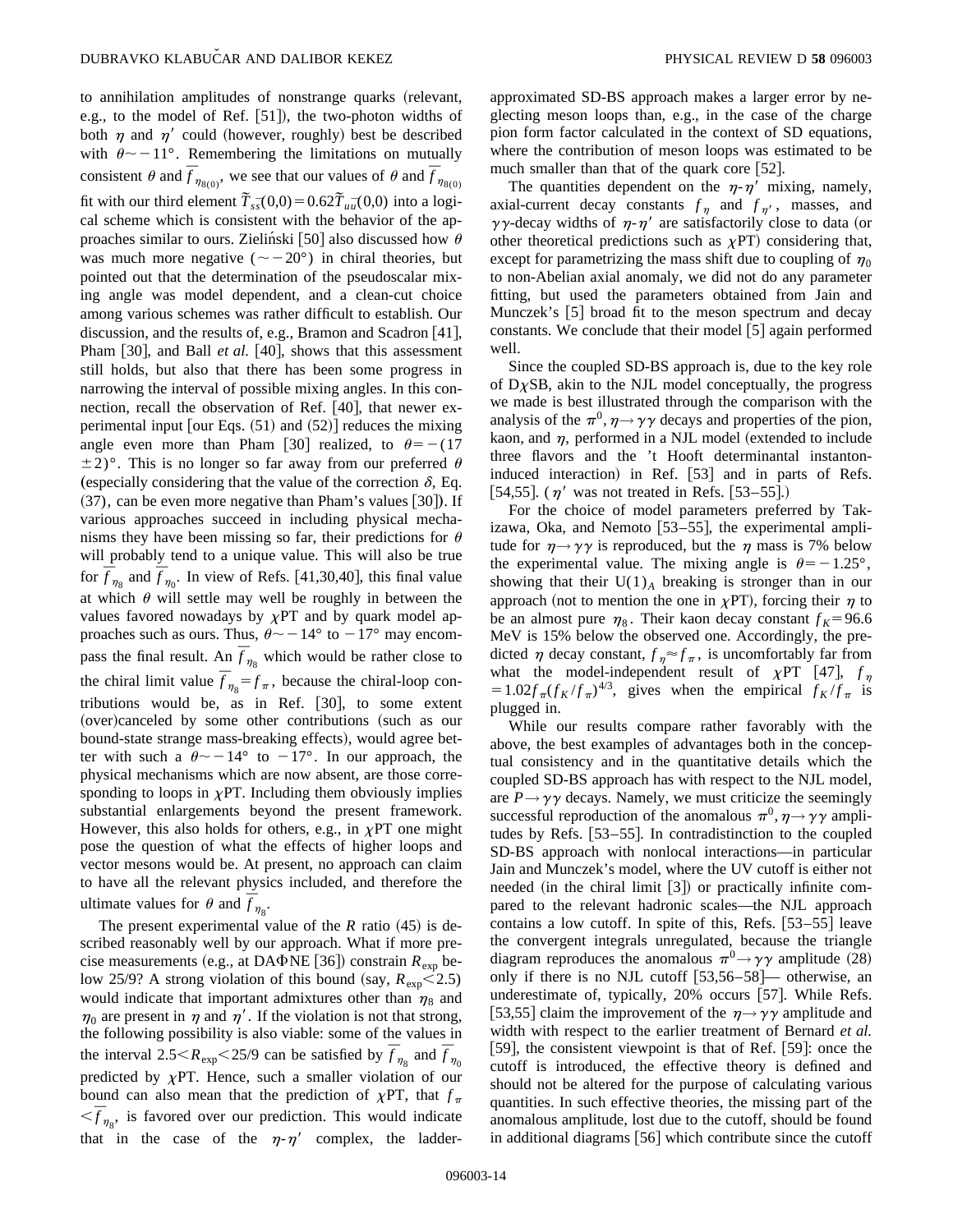cannot be let to infinity. That is, in the class of models employing only local interactions and therefore needing a low cutoff, a *simple* incorporation of the anomaly is not possible [56–58], in contrast to the coupled SD-BS approaches employing also nonlocal interactions and thus not having such a cutoff.

Reference [6] is another approach to  $qq$  substructure incorporating  $D<sub>X</sub>SB$ , and it is even closer to us than the NJL model. The interaction used in Ref.  $[6]$  is nonlocal, as in ours, allowing the generation of momentum-dependent dynamical mass and BS vertices, so that there are no problems with a low cutoff as in the NJL model. The mixing angle they favor,  $\theta \sim +5$ , results from its treatment as an external

- [1] C.D. Roberts and A.G. Williams, Prog. Part. Nucl. Phys. 33, 477 (1994).
- @2# V. A. Miransky, *Dynamical Symmetry Breaking in Quantum Field Theories* (World Scientific, Singapore, 1993).
- [3] P. Jain and H. J. Munczek, Phys. Rev. D 44, 1873 (1991).
- [4] H. J. Munczek and P. Jain, Phys. Rev. D 46, 438 (1992).
- [5] P. Jain and H. J. Munczek, Phys. Rev. D 48, 5403 (1993).
- [6] C. J. Burden, Lu Qian, C. D. Roberts, P. C. Tandy, and M. J. Thomson, Phys. Rev. C 55, 2649 (1997).
- [7] C. D. Roberts, Nucl. Phys. **A605**, 475 (1996).
- [8] C. J. Burden, C. D. Roberts, and M. J. Thompson, Phys. Lett. B 371, 163 (1996).
- [9] D. Kekez and D. Klabučar, Phys. Lett. B 387, 14 (1996).
- [10] D. Kekez and D. Klabučar, in *Proceedings of the International Conference ''Hadron Structure '96,''* Stara Lesna, High Tatra Mountains, Slovakia, 1996, edited by L. Martinovic and P. Striženec (Polygrafia SAV, Bratislava, 1996), pp. 166–171.
- [11] P. Maris and C. D. Roberts, Phys. Rev. C 56, 3369 (1997).
- [12] M. Bando, M. Harada, and T. Kugo, Prog. Theor. Phys. 91, 927 (1994).
- [13] A. Bender, C. D. Roberts, and L. v. Smekal, Phys. Lett. B 380,  $7 (1996).$
- $[14]$  C. D. Roberts, nucl-th/9609039.
- [15] M.R. Frank, K.L. Mitchell, C.D. Roberts, and P.C. Tandy, Phys. Lett. B 359, 17 (1995).
- [16] F. J. Gilman and R. Kauffmann, Phys. Rev. D 36, 2761 (1987).
- [17] J. F. Donoghue, B. R. Holstein, and Y.-C. R. Lin, Phys. Rev. Lett. 55, 2766 (1985).
- [18] C. Itzykson and J.-B. Zuber, *Quantum Field Theory* (McGraw-Hill, Singapore, 1980).
- [19] R. Alkofer and C. D. Roberts, Phys. Lett. B 369, 101 (1996).
- $[20]$  M. R. Frank, Phys. Rev. C 51, 987  $(1995)$ .
- [21] J. S. Ball and T.-W. Chiu, Phys. Rev. D 22, 2542 (1980).
- [22] M. Horbatsch and R. Koniuk, Phys. Rev. D 47, 210 (1993).
- [23] I. Guiasu and R. Koniuk, Phys. Lett. B **314**, 408 (1993).
- [24] C.R. Münz, J. Resag, B.C. Metsch, and H.R. Petry, Nucl. Phys. A578, 418 (1994).
- [25] C.R. Münz, Nucl. Phys. **A609**, 364 (1996).
- @26# J. F. Donoghue, E. Golowich, and B. R. Holstein, *Dynamics of the Standard Model* (Cambridge University Press, Cambridge, England, 1992).

parameter on which the mass and other properties of  $\eta$  depend. However, their axial current decay constant  $f_n = 114$ MeV is close to ours. Extending the treatment of the  $\pi^0 \gamma^*$  $\rightarrow \gamma$  transition form factor of Refs. [9,10] to the  $\eta(\eta')\gamma'$  $\rightarrow \gamma$  transition form factors is presently under investigation  $|60|$ .

### **ACKNOWLEDGMENTS**

The authors acknowledge useful discussions with P. Jain and the support of the Croatian Ministry of Science and Technology Contract Nos. 1–19–222 and 009802.

- [27] J. Bijnens, A. Bramon, and F. Cornet, Z. Phys. C 46, 599  $(1990).$
- [28] Ll. Ametller, J. Bijnens, A. Bramon, and F. Cornet, Phys. Rev. D 45, 986 (1992).
- [29] P. C. Tandy, Prog. Part. Nucl. Phys. **39**, 117 (1997).
- [30] T. N. Pham, Phys. Lett. B 246, 175 (1990).
- [31] Y. Kitazawa, Phys. Lett. **151B**, 165 (1985).
- [32] Particle Data Group, L. Montanet *et al.*, Phys. Rev. D 50, 1173  $(1994).$
- @33# J. F. Donoghue and B. R. Holstein, Phys. Rev. D **40**, 2378  $(1989)$ .
- [34] G. R. Farrar and G. T. Gabagadze, Phys. Lett. B 397, 104  $(1997).$
- [35] Particle Data Group, R. M. Barnett *et al.*, Phys. Rev. D 54, 1  $(1996).$
- [36] F. Anulli et al., in *The Second DA<sup>D</sup>NE Physics Handbook*, edited by L. Maiani et al. (INFN-LNF-Divisione Ricerca, Frascati, 1995), Vol. II, p. 607.
- [37] G. Veneziano, Nucl. Phys. **B159**, 213 (1979).
- [38] J. Bijnens, A. Bramon, and F. Cornet, Phys. Rev. Lett. **61**, 1453 (1988).
- [39] G. Ecker, J. Gasser, A. Pich, and E. De Rafael, Nucl. Phys. **B321**, 311 (1989).
- [40] P. Ball, J. M. Frère, and M. Tytgat, Phys. Lett. B 365, 367  $(1996).$
- [41] A. Bramon and M. D. Scadron, Phys. Lett. B 234, 346 (1990).
- [42] E. V. Shuryak, hep-ph/9503427.
- [43] R. Alkofer, M. Nowak, J. Verbaarschot, and I. Zahed, Phys. Lett. B 233, 205 (1989).
- [44] M. D. Scadron, Phys. Rev. D **29**, 2076 (1984).
- [45] CELLO Collaboration, H.-J. Behrend *et al.*, Z. Phys. C 49, 401 (1991).
- [46]  $TPC/2\gamma$  Collaboration, H. Aihara *et al.*, Phys. Rev. Lett. **64**, 172 (1990).
- [47] J. Gasser and H. Leutwyler, Nucl. Phys. **B250**, 465 (1985).
- [48] G. P. Lepage and S. J. Brodsky, Phys. Rev. D 22, 2157 (1980); S. J. Brodsky and G. P. Lepage, *ibid.* **24**, 1808 (1981).
- [49] G. Farrar, in *ICHEP '96*, Proceedings of 28th International Conference on High-energy Physics, Warsaw, Poland, 1996, edited by Z. Ajduk and A.K. Wroblewski (World Scientific, Singapore, 1997), pp. 470-473, hep-ph/9612354.